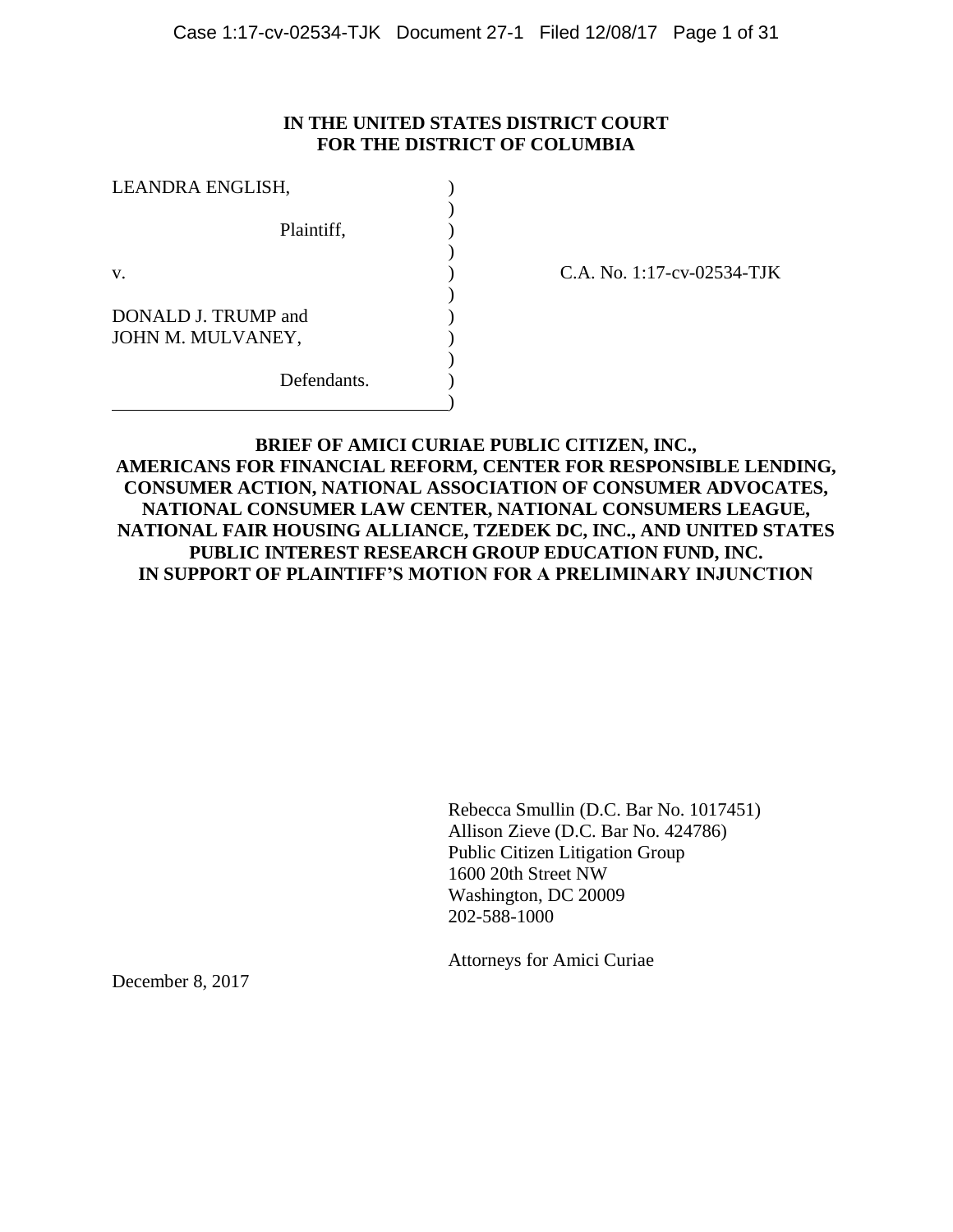#### **CORPORATE DISCLOSURE STATEMENT**

Pursuant to Local Civil Rule 7(o), amici curiae Public Citizen, Inc., Consumer Action, National Association of Consumer Advocates, National Consumer Law Center, National Consumers League, National Fair Housing Alliance, Tzedek DC, Inc., and United States Public Interest Research Group Education Fund, Inc. state that they are nonprofit, non-stock corporations. They have no parent corporations, and no publicly traded corporations have an ownership interest in them.

Amicus curiae Americans for Financial Reform (AFR) states that it is a project of The Leadership Conference on Civil and Human Rights and The Leadership Conference Education Fund, two nonprofit, non-stock corporations. These two nonprofit corporations have no parent corporations, and no publicly traded corporations have an ownership interest in them.

Amicus curiae Center for Responsible Lending (CRL) states that it is a nonprofit corporation and a supporting organization of its parent corporation, Center for Community Self-Help. Both organizations are exempt from taxation under section  $501(c)(3)$  of the Internal Revenue Code. Neither CRL nor the Center for Community Self-Help has issued shares or securities. No publicly traded corporations have an ownership interest in CRL.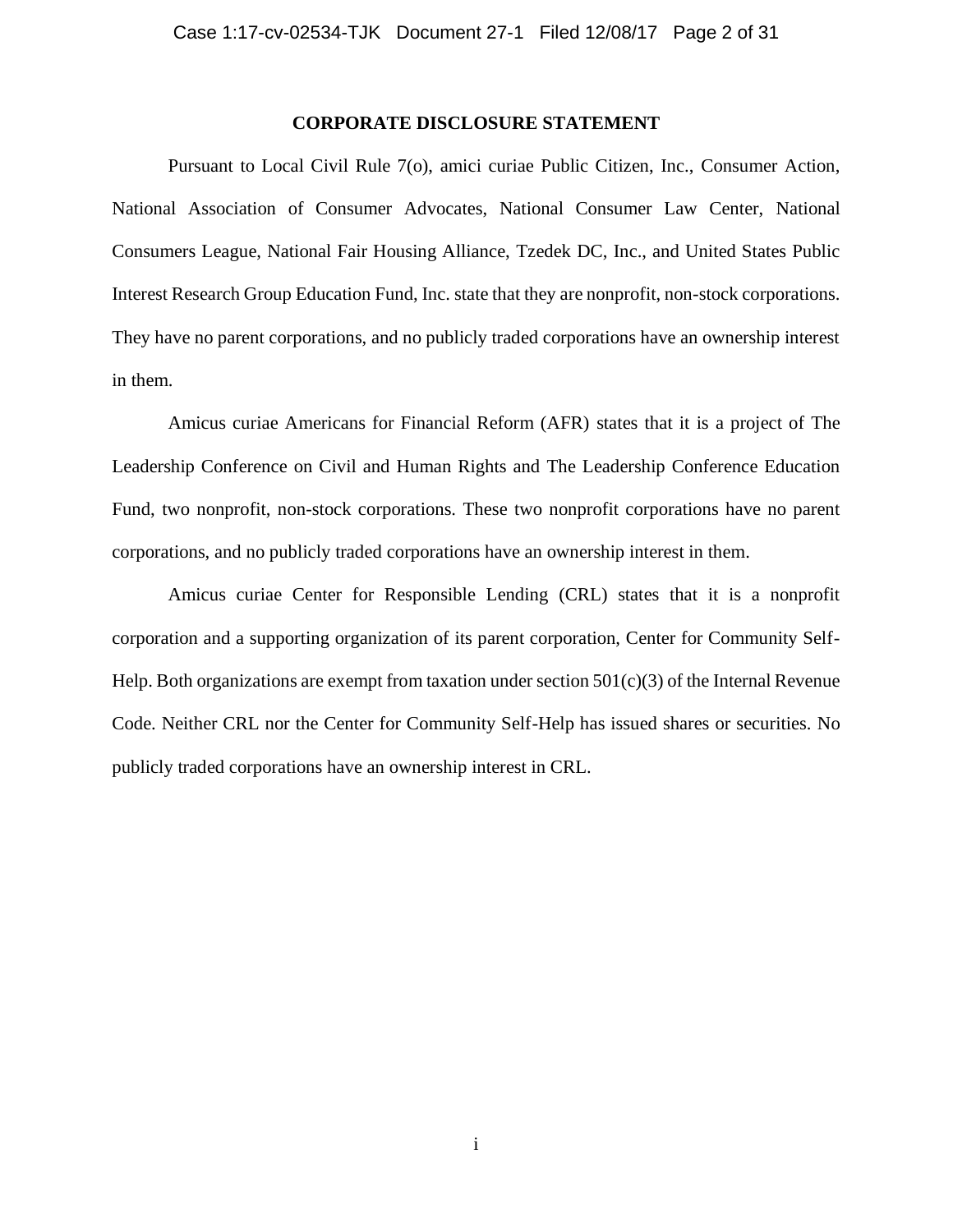# **TABLE OF CONTENTS**

| I.                                                                                   |
|--------------------------------------------------------------------------------------|
| A. Congress intended the CFPB to be an independent consumer agency. 3                |
| B. The CFPB has meaningfully improved consumer financial markets and concretely      |
|                                                                                      |
|                                                                                      |
| The public interest lies in the CFPB's faithful adherence to its mission and<br>II.  |
|                                                                                      |
| Ш.                                                                                   |
| A. Without an injunction, the CFPB will be stymied from pursuing its mission, to the |
|                                                                                      |
| B. Without an injunction, the public will lose the CFPB's independence20             |
|                                                                                      |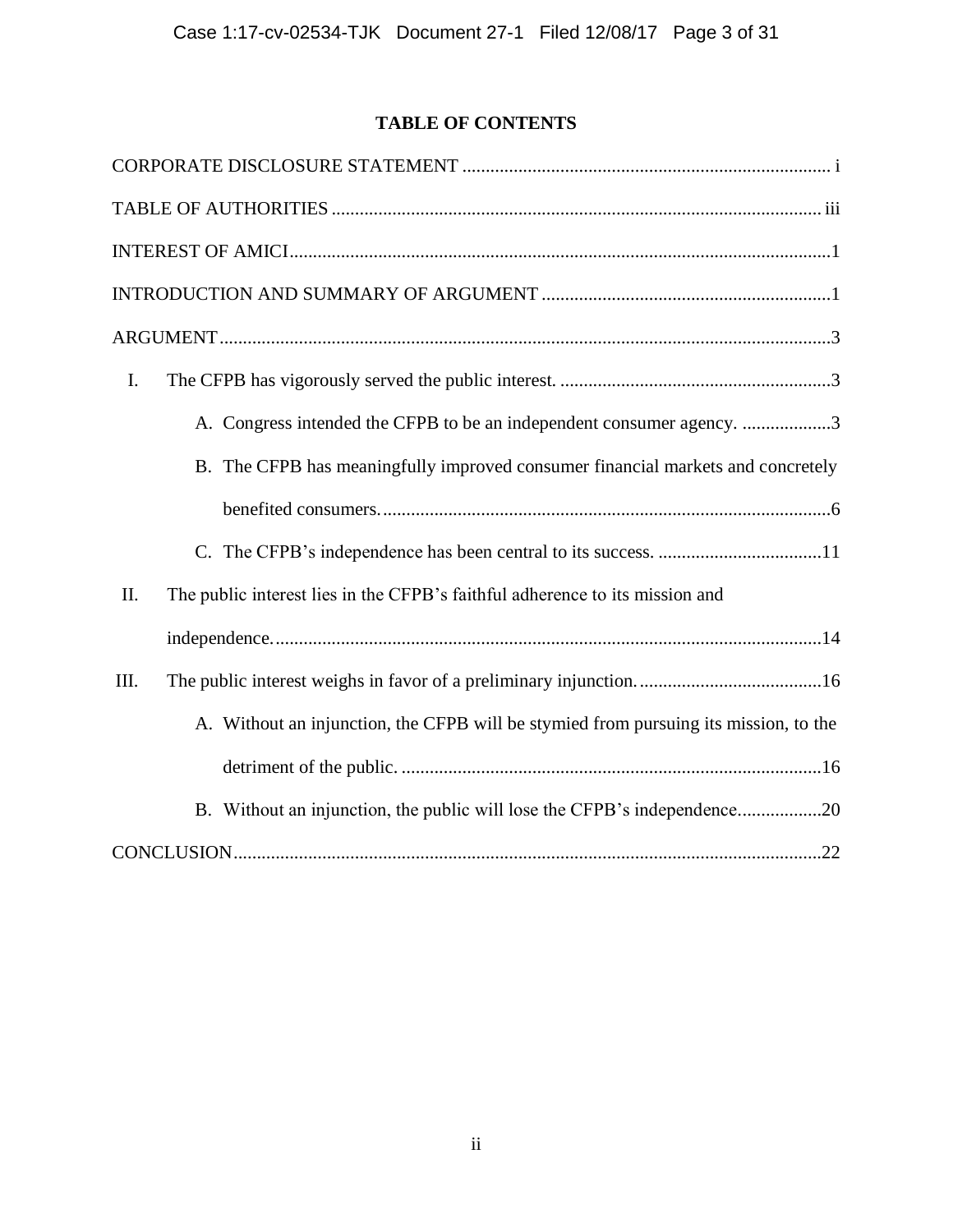## **TABLE OF AUTHORITIES**

## **CASES**

| Electronic Privacy Information Center v. Department of Justice, |  |
|-----------------------------------------------------------------|--|
| Humphrey's Ex'r v. United States,                               |  |
|                                                                 |  |
| Jacksonville Port Authority v. Adams,                           |  |
|                                                                 |  |
| National Association of Farmworkers Organizations v. Marshall,  |  |
|                                                                 |  |
| PHH Corp. v. CFPB,                                              |  |
|                                                                 |  |
| Washington Post v. Department of Homeland Security,             |  |
|                                                                 |  |

# **STATUTES**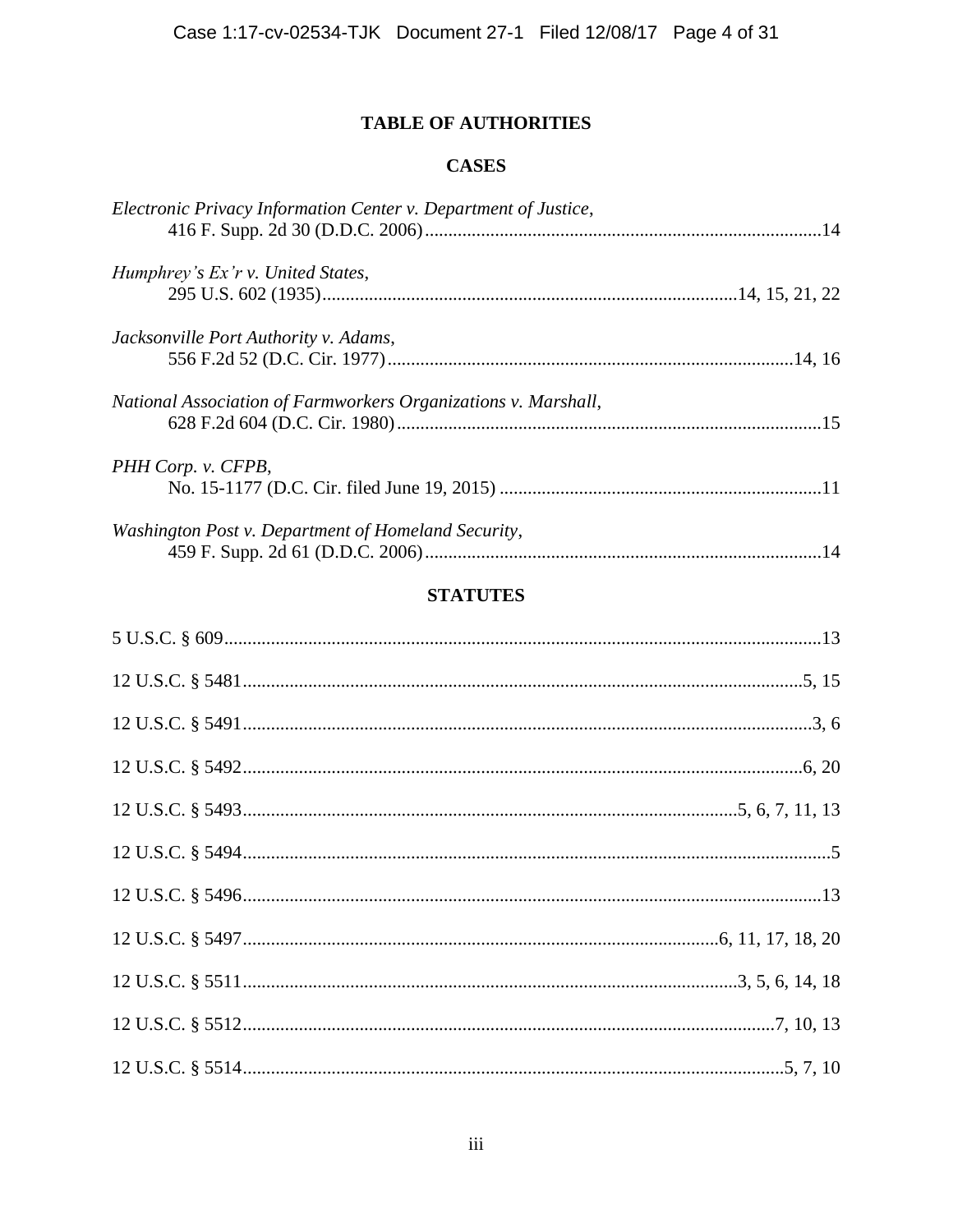| Dodd-Frank Wall Street Reform and Consumer Protection Act, Pub. L. No. 111-203, 124                                                                      |
|----------------------------------------------------------------------------------------------------------------------------------------------------------|
|                                                                                                                                                          |
| <b>ADMINISTRATIVE AND EXECUTIVE MATERIALS</b>                                                                                                            |
|                                                                                                                                                          |
|                                                                                                                                                          |
| Ability-to-Repay and Qualified Mortgage Standards, Under the Truth in Lending Act                                                                        |
| Amendments to Rules Concerning Prepaid Accounts under the Electronic Fund Transfer<br>Act (Regulation $E$ ) and the Truth in Lending Act (Regulation Z), |
|                                                                                                                                                          |
|                                                                                                                                                          |
| Payday, Vehicle Title, and Certain High-Cost Installment Loans, 82 Fed. Reg. 54472                                                                       |

## **LEGISLATIVE MATERIALS**

|--|--|--|--|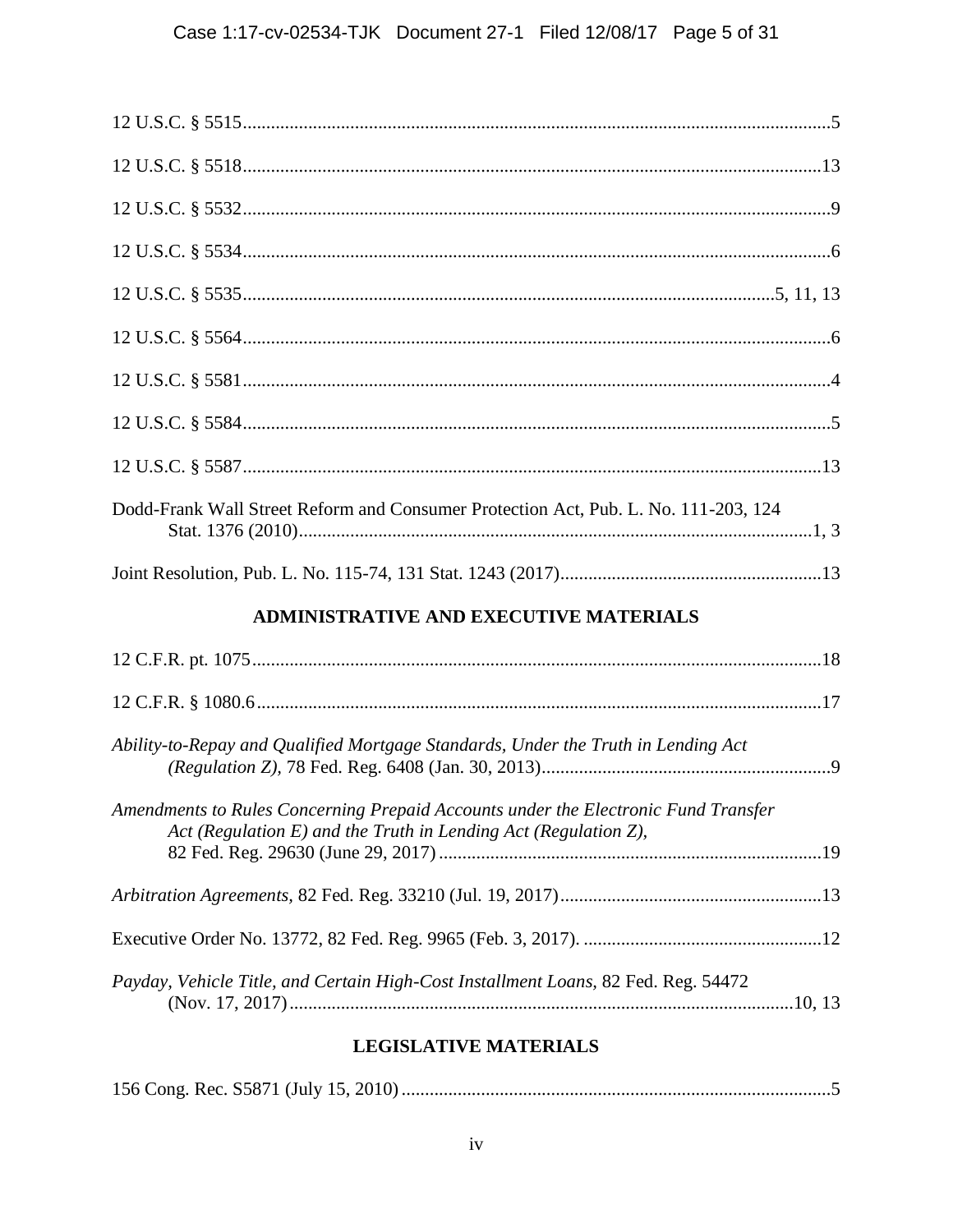# **MISCELLANEOUS**

| Acting CFPB Director Mulvaney News Conference, C-Span (Nov. 27, 2017),<br>https://www.c-span.org/video/?437841-1/acting-cfpb-director-mick-mulvaney-                                                                                        |
|---------------------------------------------------------------------------------------------------------------------------------------------------------------------------------------------------------------------------------------------|
| Americans for Financial Reform, CFPB Enforcement Actions (through April 2017),<br>https://docs.google.com/spreadsheets/d/1q5nD0Zku1YAoiu2GUOwL                                                                                              |
| Steven Aronowitz, et al., Getting Organizational Redesign Right, McKinsey Q. (June<br>2015), https://www.mckinsey.com/business-functions/organization/our-                                                                                  |
| John Bowden, Mulvaney: Authority I Have At Consumer Bureau 'Should Frighten<br>People', Hill (Nov. 30, 2017),<br>http://thehill.com/homenews/administration/362709-mulvaney-authority-i-have-                                               |
| Dave Boyer, Mulvaney Scrutinizing 125 CFPB Cases Opened by Liberal Predecessor,<br>Wash. Times (Nov. 30, 2017),<br>https://www.washingtontimes.com/news/2017/nov/30/mick-mulvaney-seeks-                                                    |
| The Bureau, CFPB, https://www.consumerfinance.gov/about-us/the-bureau/10                                                                                                                                                                    |
| Bureau Structure, CFPB (Nov. 27, 2017), https://www.consumerfinance.gov/about-                                                                                                                                                              |
| Center for Responsible Lending, Neglect and Inaction: An Analysis of Federal Banking<br>Regulators' Failure to Enforce Consumer Protections (Jul. 13, 2009),<br>http://www.responsiblelending.org/sites/default/files/nodes/files/research- |
| CFPB to Supervise Credit Reporting, CFPB (Jul. 16, 2012),<br>https://www.consumerfinance.gov/about-us/newsroom/consumer-financial-                                                                                                          |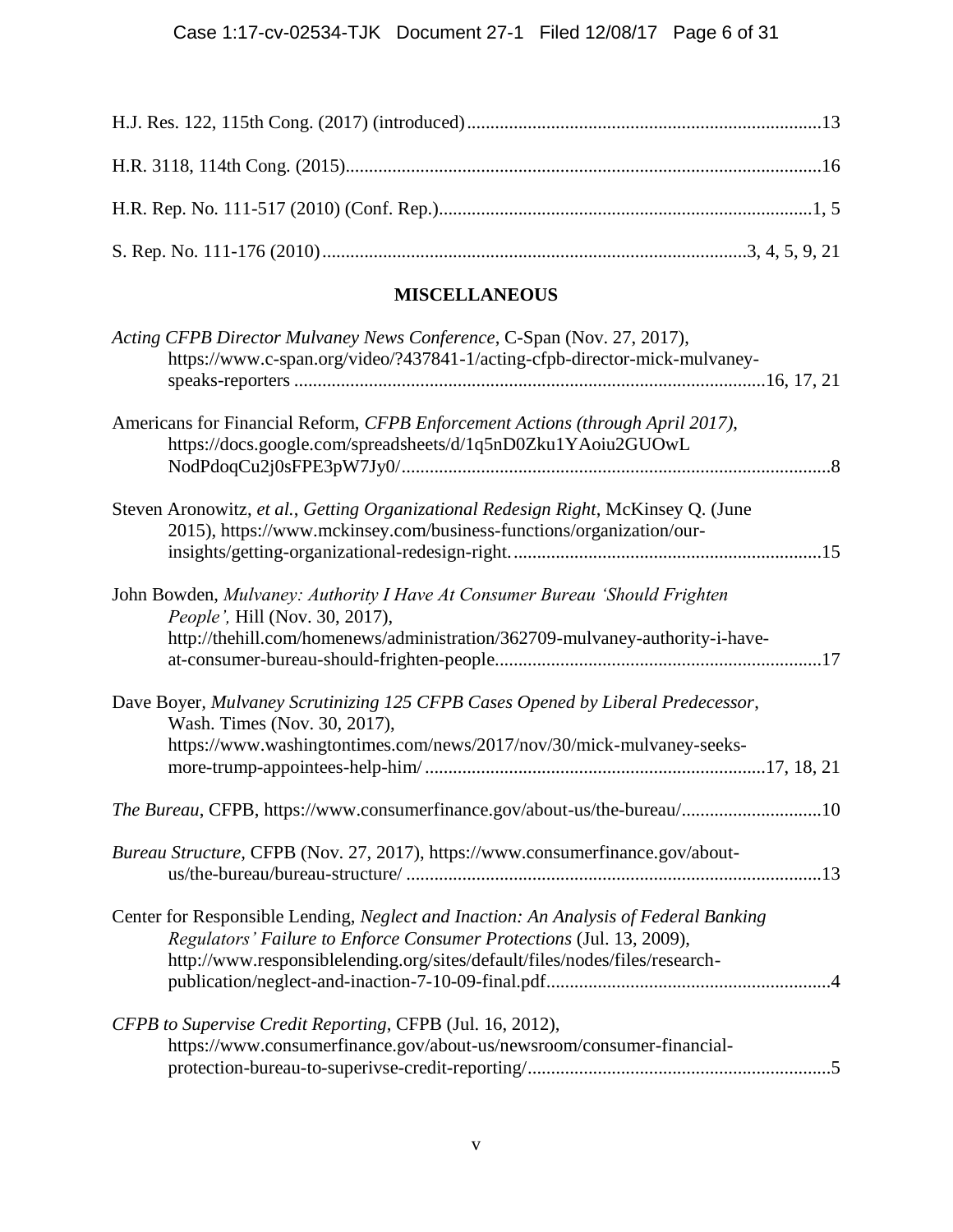| Kelly Cochran, Spring 2017 Rulemaking Agenda, CFPB (July 20, 2017),<br>https://www.consumerfinance.gov/about-us/blog/spring-2017-rulemaking-                                                                                                                                                                            |
|-------------------------------------------------------------------------------------------------------------------------------------------------------------------------------------------------------------------------------------------------------------------------------------------------------------------------|
| <b>Consumer Education and Engagement Division, CFPB</b><br>https://www.consumerfinance.gov/about-us/the-bureau/bureau-                                                                                                                                                                                                  |
| CFPB, CFPB Compliance Bulletin 2017-01 (July 31, 2017),<br>https://s3.amazonaws.com/files.consumerfinance.gov/f/documents/201707_cfpb_                                                                                                                                                                                  |
| CFPB, Factsheet, Consumer Financial Protection Bureau: By the Numbers (July 2017),<br>https://s3.amazonaws.com/files.consumerfinance.gov/f/documents/201707_cfpb_                                                                                                                                                       |
| CFPB, Financial Report of the Consumer Financial Protection Bureau, Fiscal Year 2017<br>(Nov. 15, 2017), https://s3.amazonaws.com/files.consumerfinance.gov/f/                                                                                                                                                          |
| CFPB, Monthly Complaint Report, Vol. 25 (2017),<br>https://s3.amazonaws.com/files.consumerfinance.gov/f/documents/201707_cfpb_                                                                                                                                                                                          |
| CFPB, Semi-Annual Report of the Consumer Financial Protection Bureau (Spring 2017),<br>https://www.consumerfinance.gov/data-research/research-reports/semi-annual-                                                                                                                                                      |
| CFPB, Supervisory Highlights, Issue 16, Summer 2017 (Sept. 2017),<br>https://s3.amazonaws.com/files.consumerfinance.gov/f/documents/201709_cfpb_                                                                                                                                                                        |
| CFPB, TILA-RESPA Integrated Disclosure Rule: Small Entity Compliance Guide (Oct.<br>2017),<br>https://s3.amazonaws.com/files.consumerfinance.gov/f/documents/201710_cfpb_                                                                                                                                               |
| Consumer Financial Protection Bureau Fines Wells Fargo \$100 Million for Widespread<br>Illegal Practice of Secretly Opening Unauthorized Accounts, CFPB (Sep. 8,<br>2016), https://www.consumerfinance.gov/about-us/newsroom/consumer-<br>financial-protection-bureau-fines-wells-fargo-100-million-widespread-illegal- |
| Stacy Cowley, Consumer Bureau Lifts Freeze on Payments to Crime Victims, N.Y.                                                                                                                                                                                                                                           |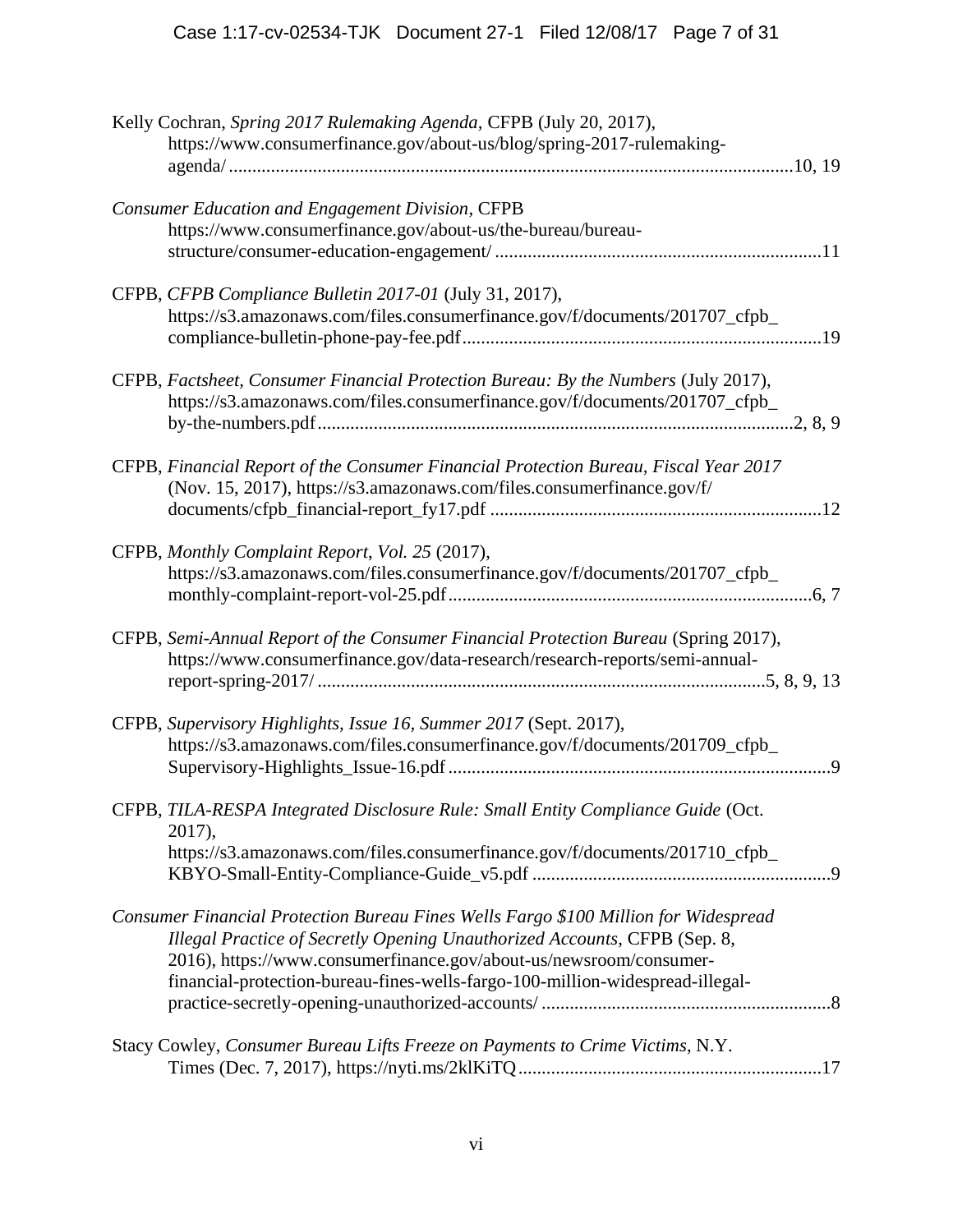| Steve Eder, et al., Republicans Want to Sideline This Regulator. But It May Be Too<br>Popular, N.Y. Times (Aug. 31, 2017), https://nyti.ms/2wVYGr511, 14                                                                                                                                        |
|-------------------------------------------------------------------------------------------------------------------------------------------------------------------------------------------------------------------------------------------------------------------------------------------------|
| Matt Egan, After Political Drama at Consumer Agency, What Happens to Its Open<br>Investigations?, CNN (Nov. 27, 2017),                                                                                                                                                                          |
| http://money.cnn.com/2017/11/27/investing/cfpb-mick-mulvaney-consumer-                                                                                                                                                                                                                          |
| Financial Crisis Inquiry Commission, The Financial Crisis Inquiry Report (2011)                                                                                                                                                                                                                 |
| Alissa Greenberg, The Real-Life Consequences of the Federal Hiring Freeze, Atlantic<br>(Feb. 9, 2017), https://www.theatlantic.com/business/archive/2017/02/real-life-                                                                                                                          |
| Yuka Hayashi, New CFPB Chief Curbs Data Collection, Citing Cybersecurity Worries,<br>Wall St. J. (Dec. 4, 2017), https://www.wsj.com/articles/new-cfpb-chief-curbs-                                                                                                                             |
| Justice Department Reaches \$60 Million Settlement with Sallie Mae to Resolve<br>Allegations of Charging Military Servicemembers Excessive Rates on Student<br>Loans, U.S. Dep't of Justice (May 13, 2014),<br>https://www.justice.gov/opa/pr/justice-department-reaches-60-million-settlement- |
| Megan Leonhardt, Buried in Trump's Budget: A New Attempt to Kill a Powerful<br>Consumer Watchdog, Money (May 23, 2017),<br>http://time.com/money/4790486/trump-budget-2018-cuts-cfpb-consumers/12, 21                                                                                           |
| Zixta Q. Martinez, Six Years Serving You, CFPB (July 21, 2017),<br>https://www.consumerfinance.gov/about-us/blog/six-years-serving-you/2, 8                                                                                                                                                     |
| Ian McKendry, Mulvaney's First Days at CFPB: Payday, Personnel and a Prank, Am.<br>Banker (Dec. 4, 2017), https://www.americanbanker.com/news/cfpbs-mulvaney-                                                                                                                                   |
| Shahien Nasiripour, Banks Can't Wait to Wipe this Complaints Database, Bloomberg<br>(Feb. 8, 2017), https://www.bloomberg.com/news/articles/2017-02-08/the-cfpb-                                                                                                                                |
| Office of Management and Budget, Major Savings and Reforms: Budget of the U.S.<br>Government, Fiscal Year 2018 (2017),                                                                                                                                                                          |
| https://www.whitehouse.gov/sites/whitehouse.gov/files/omb/budget/fy2018/msar.                                                                                                                                                                                                                   |
| Office of Management and Budget, White House, https://www.whitehouse.gov/omb 20                                                                                                                                                                                                                 |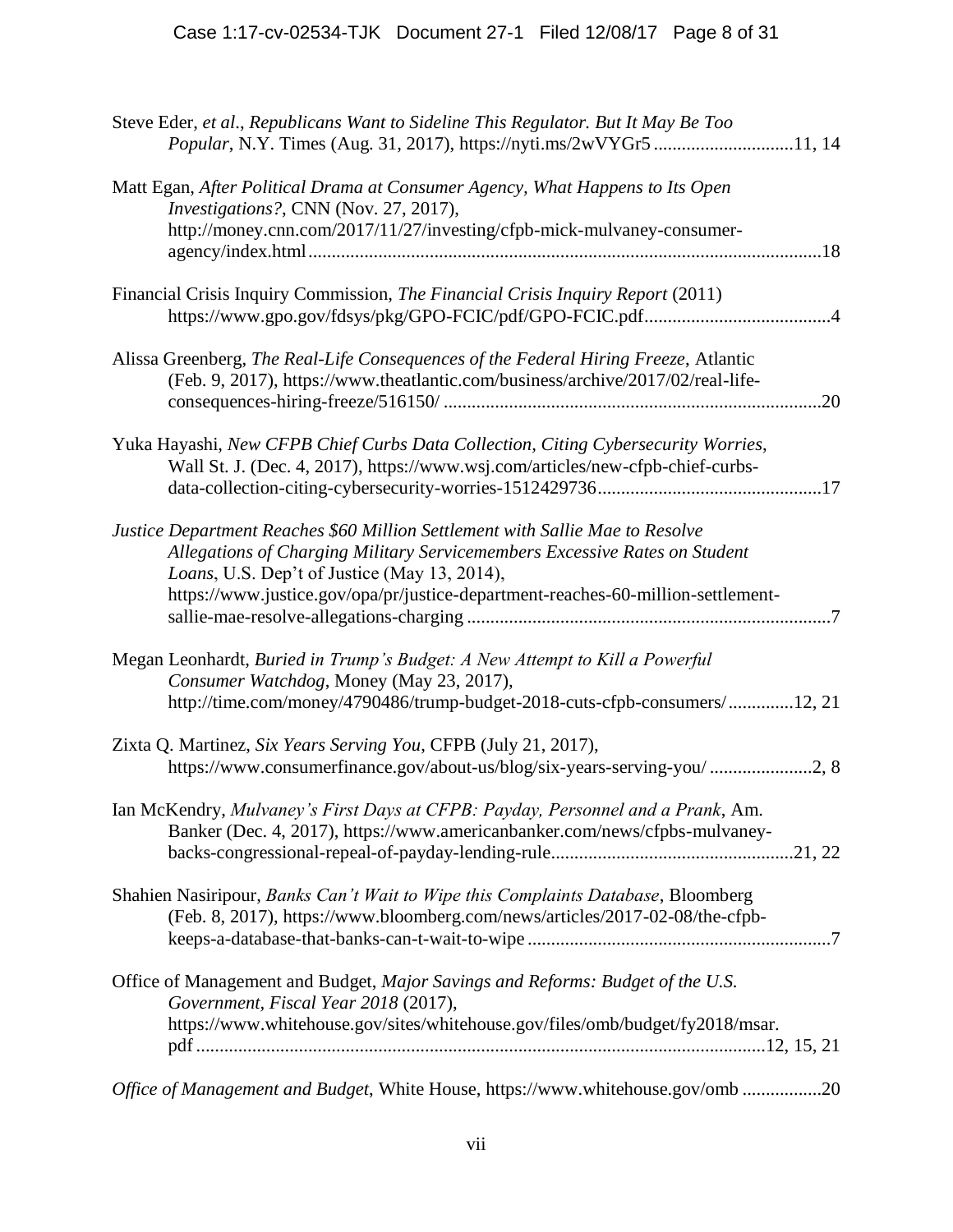| Payments to Harmed Consumers by Case, CFPB,<br>https://www.consumerfinance.gov/about-us/payments-harmed-                                                                                                                               |
|----------------------------------------------------------------------------------------------------------------------------------------------------------------------------------------------------------------------------------------|
|                                                                                                                                                                                                                                        |
| Zach Piaker, Help Wanted: 4,000 Presidential Appointees, Center for Presidential<br>Transition (Mar. 16, 2016),                                                                                                                        |
| http://presidentialtransition.org/blog/posts/160316_help-wanted-4000-                                                                                                                                                                  |
| Beth Reinhard & Rebecca Ballhaus, Impact of Federal Hiring Freeze Seen at Veterans                                                                                                                                                     |
| Affairs, Prisons, Social Security, Wall St. J. (Apr. 9, 2017),<br>https://www.wsj.com/articles/impact-of-federal-hiring-freeze-seen-at-veterans-                                                                                       |
| Research, Markets, and Regulations, CFPB, https://www.consumerfinance.gov/about-                                                                                                                                                       |
| Patrick Rucker & Pete Schroeder, U.S. Consumer Financial Watchdog Official Defies<br>Trump from Within Agency, Reuters (Dec. 1, 2017),                                                                                                 |
| https://www.reuters.com/article/us-usa-trump-cfpb/u-s-consumer-financial-<br>watchdog-official-defies-trump-from-within-agency-idUSKBN1DV5IC 16                                                                                        |
| Senate Committee on Homeland Security and Government Affairs, 114th Cong., 2d<br>Sess., United States Government Policy and Supporting Positions (Comm. Print<br>2016), https://www.govinfo.gov/content/pkg/GPO-PLUMBOOK-2016/pdf/GPO- |
| Testimony of Richard Cordray (Apr. 5, 2017),<br>https://financialservices.house.gov/uploadedfiles/hhrg-115-ba00-wstate-rcordray-                                                                                                       |
| Donald J. Trump (@realDonaldTrump), Twitter (Nov. 25, 2017, 1:48 PM),<br>https://twitter.com/realDonaldTrump/status/93453925694041702412                                                                                               |
| U.S. Department of the Treasury, A Financial System That Creates Economic<br>Opportunities Banks and Credit Unions (2017), https://www.treasury.gov/press-<br>center/press-releases/Documents/A%20Financial%20System.pdf. 12, 15       |
| Kevin Wack, Mulvaney's Plan to Embed Political Staffers in CFPB Sparks Backlash,<br>Am. Banker (Dec. 5, 2017), https://www.americanbanker.com/news/mulvaneys-                                                                          |
|                                                                                                                                                                                                                                        |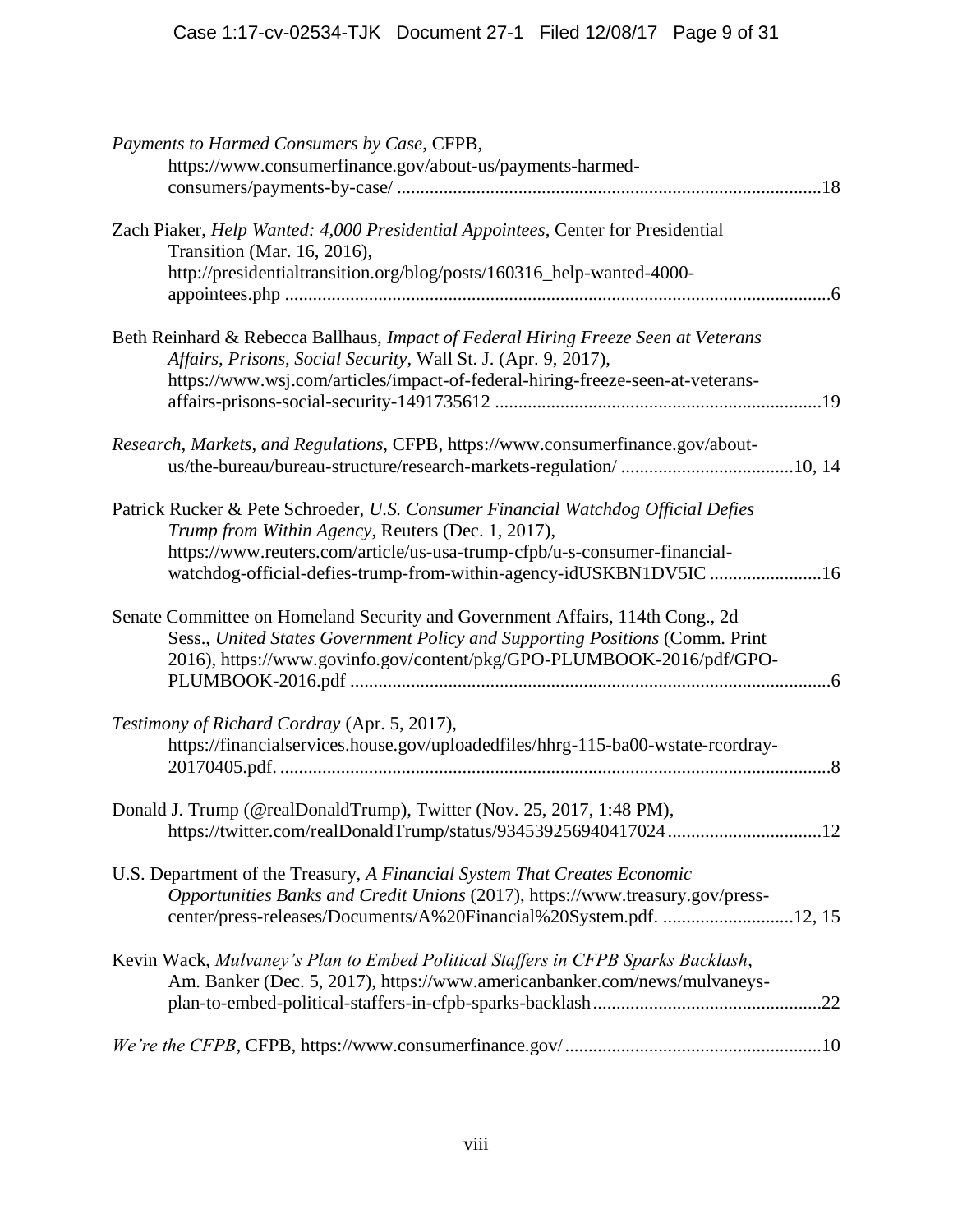#### **INTEREST OF AMICI**

Amici are 10 nonprofit consumer organizations whose work to protect and defend the rights of consumers through education, advocacy, policy, research, and litigation spans many decades combined. They are particularly well qualified to help the Court understand the substantial public interest that Plaintiff's requested preliminary injunction would promote. Amici have extensive knowledge of the history of the Consumer Financial Protection Bureau (CFPB), the statutes that the CFPB enforces, and the consumer needs that the agency addresses. Since the CFPB was created, amici have engaged frequently with the agency and continually supported both its statutory mission and its independence. A description of each organization is included in the motion for leave to file this brief. All parties have consented to the filing of this brief.<sup>1</sup>

### **INTRODUCTION AND SUMMARY OF ARGUMENT**

Inattention by federal regulatory agencies, along with limitations on their authority, contributed significantly to the 2008 financial crisis that destabilized the American economy and caused grave hardship to American families. Responding to market and regulatory failures that fueled this "Great Recession," Congress in 2010 enacted the Dodd-Frank Wall Street Reform and Consumer Protection Act, Pub. L. No. 111-203, 124 Stat. 1376 (2010) (Dodd-Frank Act). As part of this reform, Congress sought to ensure that consumer financial protections would get undivided attention from an agency able to withstand political pressure and avoid capture by the industries whose practices it was charged with regulating. To achieve this objective, Congress created the CFPB. Congress gave the agency both power to improve financial markets for consumers and autonomy to guarantee the agency "the authority and accountability to ensure that existing

 $<sup>1</sup>$  No counsel for a party authored this brief in whole or in part, and no person other than</sup> the amici curiae, their members, or their counsel contributed money that was intended to fund the preparation or submission of this brief.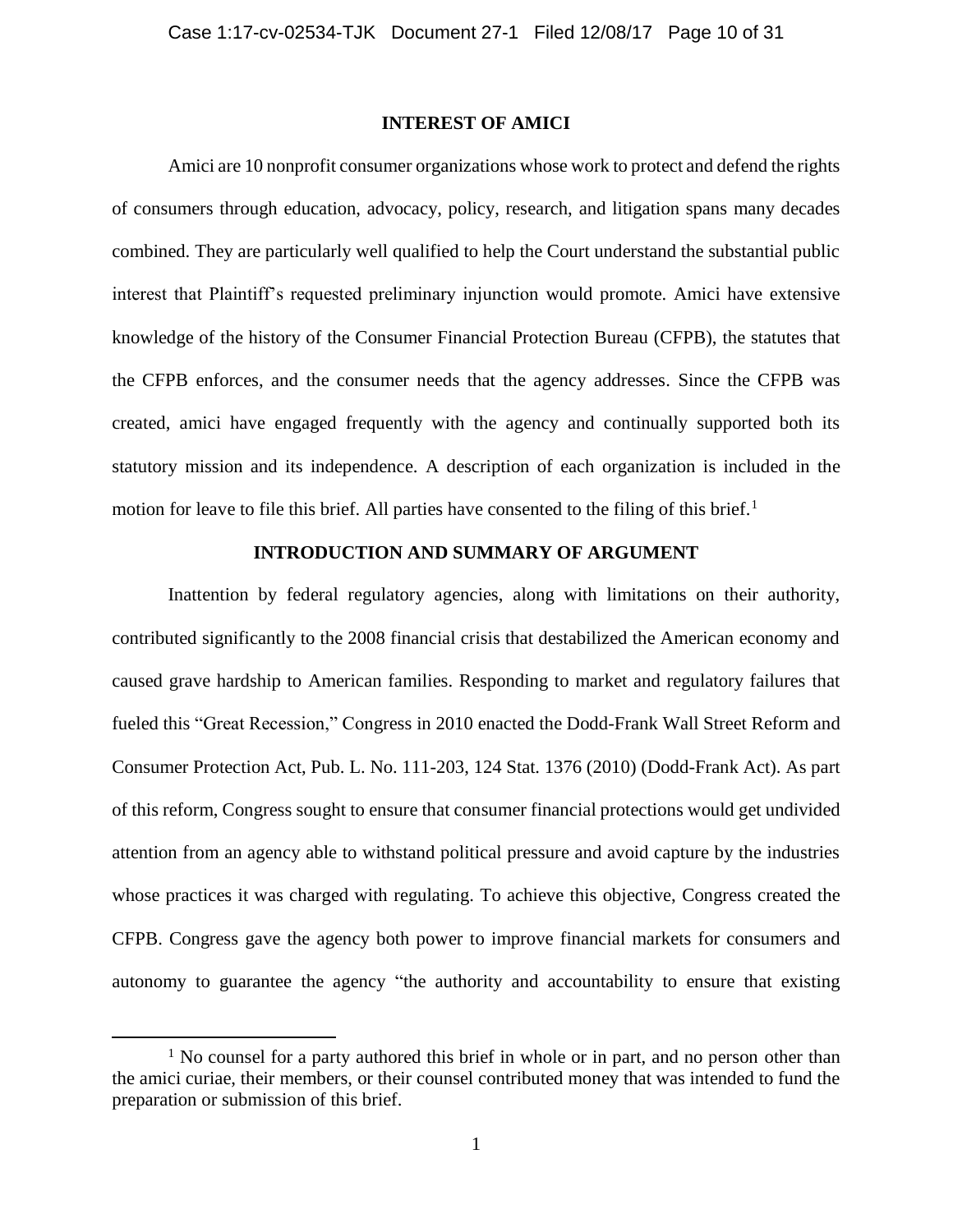#### Case 1:17-cv-02534-TJK Document 27-1 Filed 12/08/17 Page 11 of 31

consumer protection laws and regulations are comprehensive, fair, and vigorously enforced." H.R. Rep. No. 111-517, at 874 (2010) (Conf. Rep.).

From the day of the agency's creation until the start of this dispute, the CFPB has used its authority and accountability to serve the public interest. The CFPB's supervision and enforcement actions alone have resulted in nearly \$12 billion in ordered relief for more than 29 million consumers victimized by unlawful activity. *See* CFPB, *Factsheet, Consumer Financial Protection Bureau: By the Numbers* (July 2017); <sup>2</sup> Zixta Q. Martinez, *Six Years Serving You*, CFPB (July 21,  $2017$ ).<sup>3</sup>

Today, with the dispute over its acting director, the CFPB is at a turning point. Although Plaintiff's claim regards *who* can serve as acting director until the next Senate-confirmed director is seated, the Court, in considering the motion for a preliminary injunction, should also examine *how* Plaintiff English or Defendant Mulvaney would lead the CFPB. The answer to this question has great significance to the fourth prong of the Court's analysis of the preliminary injunction motion: where the public interest lies. The public has an overriding interest in the CFPB's continued pursuit of its statutory role, including both its consumer protection mission and the independence that Congress deemed critical to the agency's achievement of the objectives that the Dodd-Frank Act gave the CFPB. Plaintiff English, a long-time and full-time CFPB official, has a track record of preserving this mission and independence. By contrast, Defendant Mulvaney has a an inherent conflict of interest with the agency's statutory mission as long as he serves in his White House leadership position, as Director of the Office of Management and Budget. Further, he is using his purported appointment at the CFPB to slow or halt execution of the CFPB's core

<sup>&</sup>lt;sup>2</sup> Available at https://s3.amazonaws.com/files.consumerfinance.gov/f/documents/2017 07\_cfpb\_by-the-numbers.pdf.

<sup>3</sup> At https://www.consumerfinance.gov/about-us/blog/six-years-serving-you/.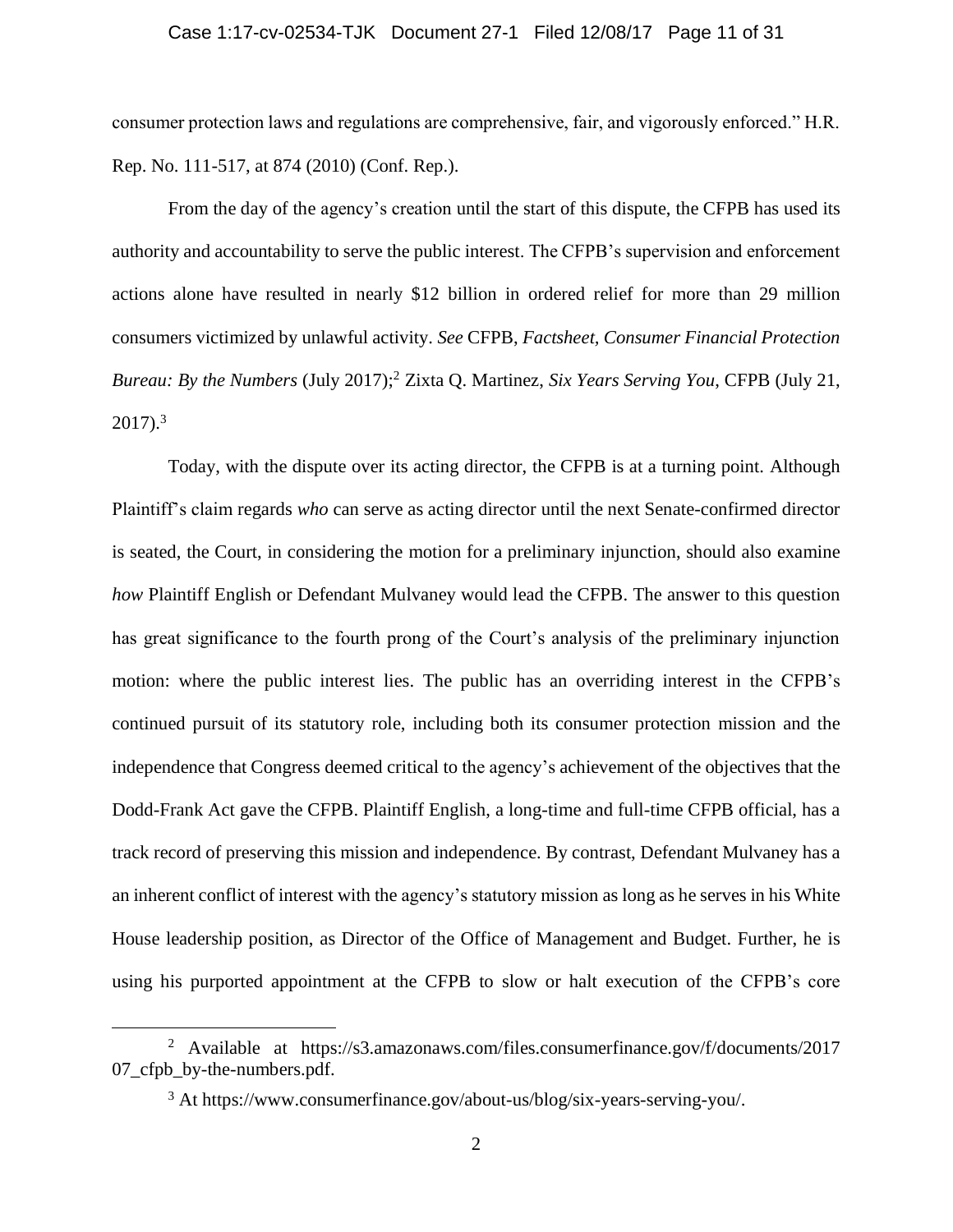functions and to tie the independent agency to the current Administration's priorities. For this reason, the public interest weighs strongly in favor of Plaintiff's motion for a preliminary injunction.

#### **ARGUMENT**

#### **I. The CFPB has vigorously served the public interest.**

#### **A. Congress intended the CFPB to be an independent consumer agency.**

Congress created the CFPB in 2010 after more than 100 hearings and years of debate about the causes of the 2008 financial crisis and the ways in which the government could prevent a similar crisis from occurring in the future. *See* Dodd-Frank Act, § 1011, 124 Stat. at 1964 (12 U.S.C. § 5491); S. Rep. No. 111-176, at 44 (2010). When it did so, Congress charged the agency with a singular purpose: "to implement and, where applicable, enforce Federal consumer financial law consistently for the purpose of ensuring that all consumers have access to markets for consumer financial products and services and that markets for consumer financial products and services are fair, transparent, and competitive." 12 U.S.C. § 5511(a). To direct its work, Congress assigned the CFPB five key functions, in addition to support activities: (1) "collecting, investigating, and responding to consumer complaints"; (2) supervising financial companies and taking enforcement action to address violations of the law; (3) "issuing rules, orders, and guidance" to implement consumer protection law; (4) "conducting financial education programs," and (5) researching and monitoring the markets for consumer financial products and services. 12 U.S.C.  $§ 5511(c)(1)–(6).$ 

Many of the CFPB's authorities to curb financial companies' abuses existed in other federal agencies before 2010. But Congress concluded that with a clear focus on consumers, the CFPB could serve American households more effectively than other regulators. Indeed, regulators in the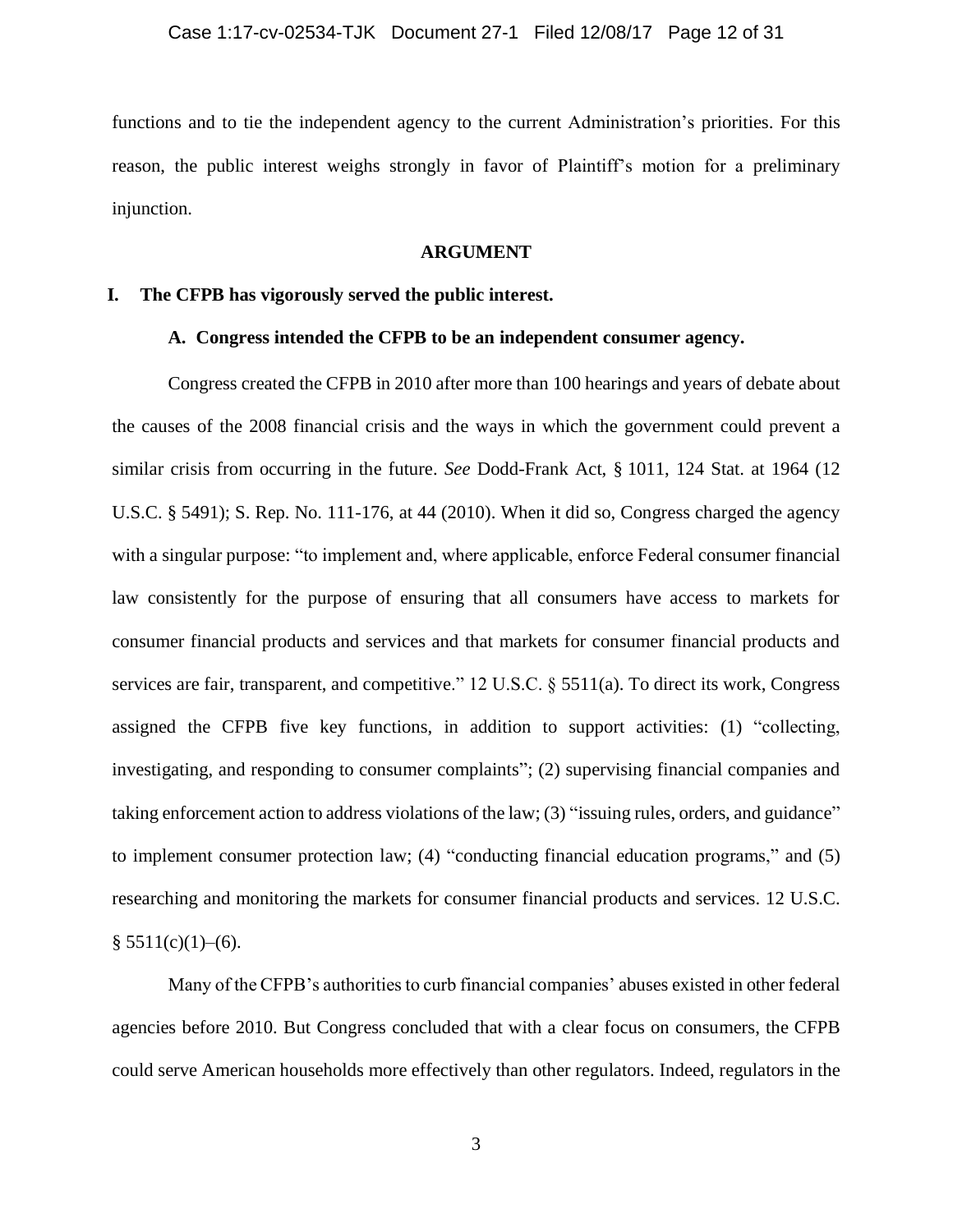#### Case 1:17-cv-02534-TJK Document 27-1 Filed 12/08/17 Page 13 of 31

past had neglected the consumer protection aspects of their missions. Overall, the Financial Crisis Inquiry Commission concluded, "scant regulation" was a key contributor to the financial crisis, in which \$11 trillion in household wealth vanished. Fin. Crisis Inquiry Comm'n, *The Financial Crisis Inquiry Report* xv-xvi (2011).<sup>4</sup> The Senate explained: "Underlying [the] whole chain of events leading to the financial crisis was the spectacular failure of the prudential regulators to protect average American homeowners … ." S. Rep. No. 111-176, at 15. In the run-up to the crisis, "these regulators routinely sacrificed consumer protection for short-term profitability of banks." *Id.*  (internal quotation marks omitted). The Federal Reserve, for example, "waited more than 14 years to implement rules Congress gave it to address unfair and deceptive trade practices in the mortgage lending market … ." Ctr. for Responsible Lending, *Neglect and Inaction: An Analysis of Federal Banking Regulators' Failure to Enforce Consumer Protections* 1 (Jul. 13, 2009).<sup>5</sup> For 25 years, the Office of the Comptroller of the Currency never once used its authority to address unfair and deceptive practices at the large banks that it oversaw. *Id.* at 4. Further, that regulator exempted national banks from following state anti-predatory lending laws, helping "create[] an environment where abusive mortgage lending could flourish." S. Rep. No. 111-176, at 16-17.

Congress thus consolidated in the CFPB authorities that were previously dispersed among seven other agencies. 12 U.S.C. § 5581(b); S. Rep. No. 111-176, at 10-11. It also gave the CFPB important new authority. The CFPB is the first federal regulator to supervise credit reporting agencies—companies whose data fuel many of consumers' most important financial transactions.

<sup>4</sup> Available at https://www.gpo.gov/fdsys/pkg/GPO-FCIC/pdf/GPO-FCIC.pdf.

<sup>5</sup> Available at http://www.responsiblelending.org/sites/default/files/nodes/files/researchpublication/neglect-and-inaction-7-10-09-final.pdf.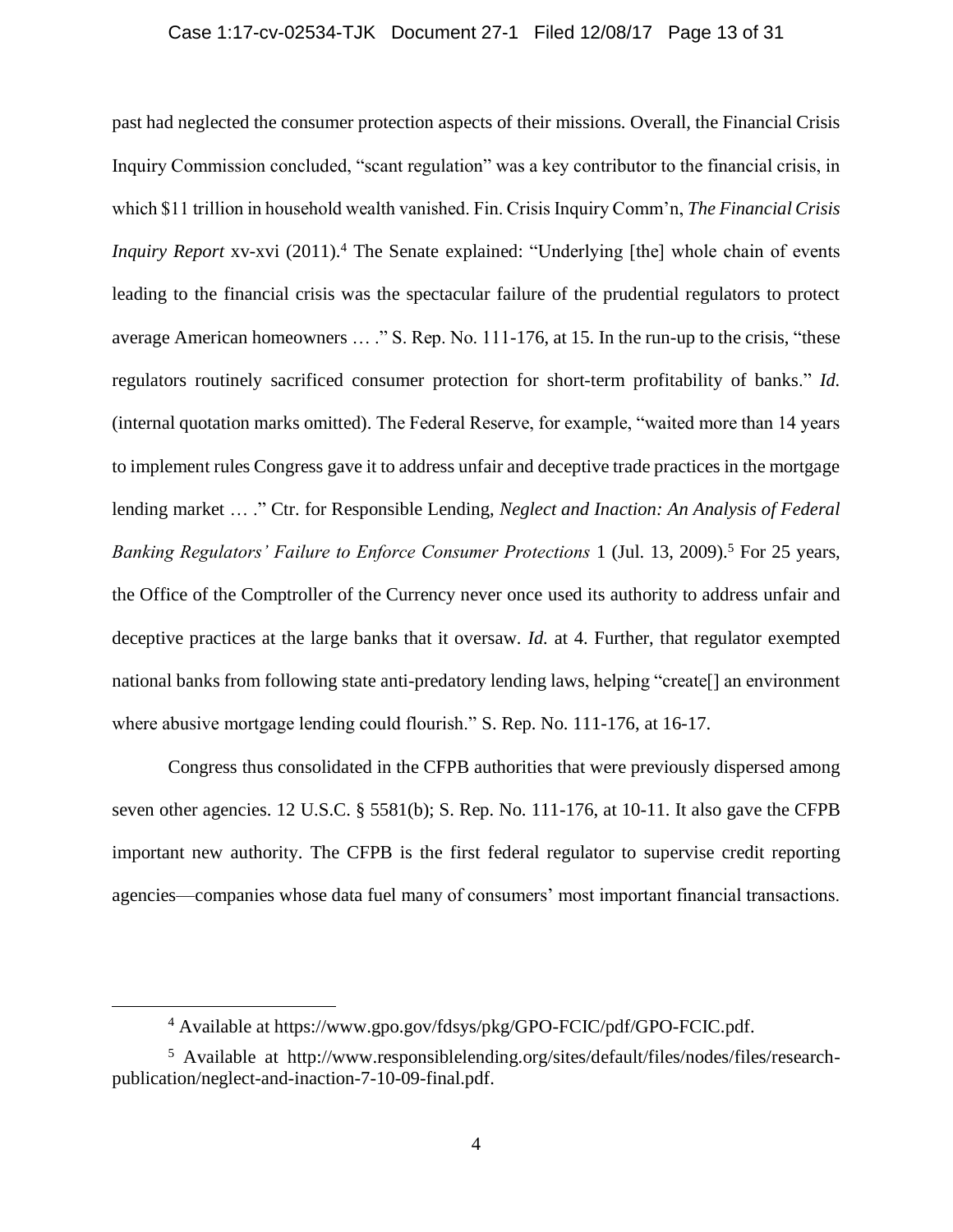#### Case 1:17-cv-02534-TJK Document 27-1 Filed 12/08/17 Page 14 of 31

See CFPB to Supervise Credit Reporting, CFPB (Jul. 16, 2012);<sup>6</sup> see generally 12 U.S.C. § 5481(15)(A)(ix) (regarding financial products under the CFPB's jurisdiction). More generally, Congress made the CFPB the first federal regulator to supervise both banks and non-bank financial companies, including mortgage companies, private student lenders, and payday lenders. *See* 12 U.S.C. §§ 5514-15; S. Rep. 111-176, at 167; CFPB, *Semi-Annual Report of the Consumer Financial Protection Bureau* 70 (Spring 2017).<sup>7</sup> With this "level playing field" approach, Congress aimed to ensure that consumers would receive the same level of protection and companies the same level of regulation, in either sector of the market. S. Rep. 111-176, at 11, 167-68, 229; *see also* 12 U.S.C. § 5511(b)(4) (stating CFPB objectives including that consumer protection law be "enforced consistently, without regard to the status of a person as a depository institution, in order to promote fair competition").

Congress also paid careful attention to the CFPB's structure. Vital to the new agency's success, Congress concluded, was its independence. *See* S. Rep. No. 111-176, at 10-11, 161, 163; H.R. Rep. No. 111-517, at 874.<sup>8</sup> Congress determined that failures of existing regulatory agencies were largely attributable to those agencies focusing on the interests and needs of the financial industry they regulated, while giving insufficient attention to the interests and needs of consumers. *See* S. Rep. No. 111-176, at 10-11, 15. As Senator Cardin put it, "This legislation will create a consumer bureau … that will be on the side of the consumer, that is independent, so the consumer

<sup>6</sup> At https://www.consumerfinance.gov/about-us/newsroom/consumer-financial-protec tion-bureau-to-superivse-credit-reporting/.

<sup>7</sup> Available at https://www.consumerfinance.gov/data-research/research-reports/semiannual-report-spring-2017/.

<sup>8</sup> Congress also provided exacting direction about other aspects of the new agency's organization. The Dodd-Frank Act required specific offices and units and an advisory board, 12 U.S.C. §§ 5493(a)(5), (b)-(g), 5494, 5535, specified personnel rules, *id.* § 5493(a)(1)-(4), and described how employees could be transferred from other agencies, *id.* § 5584.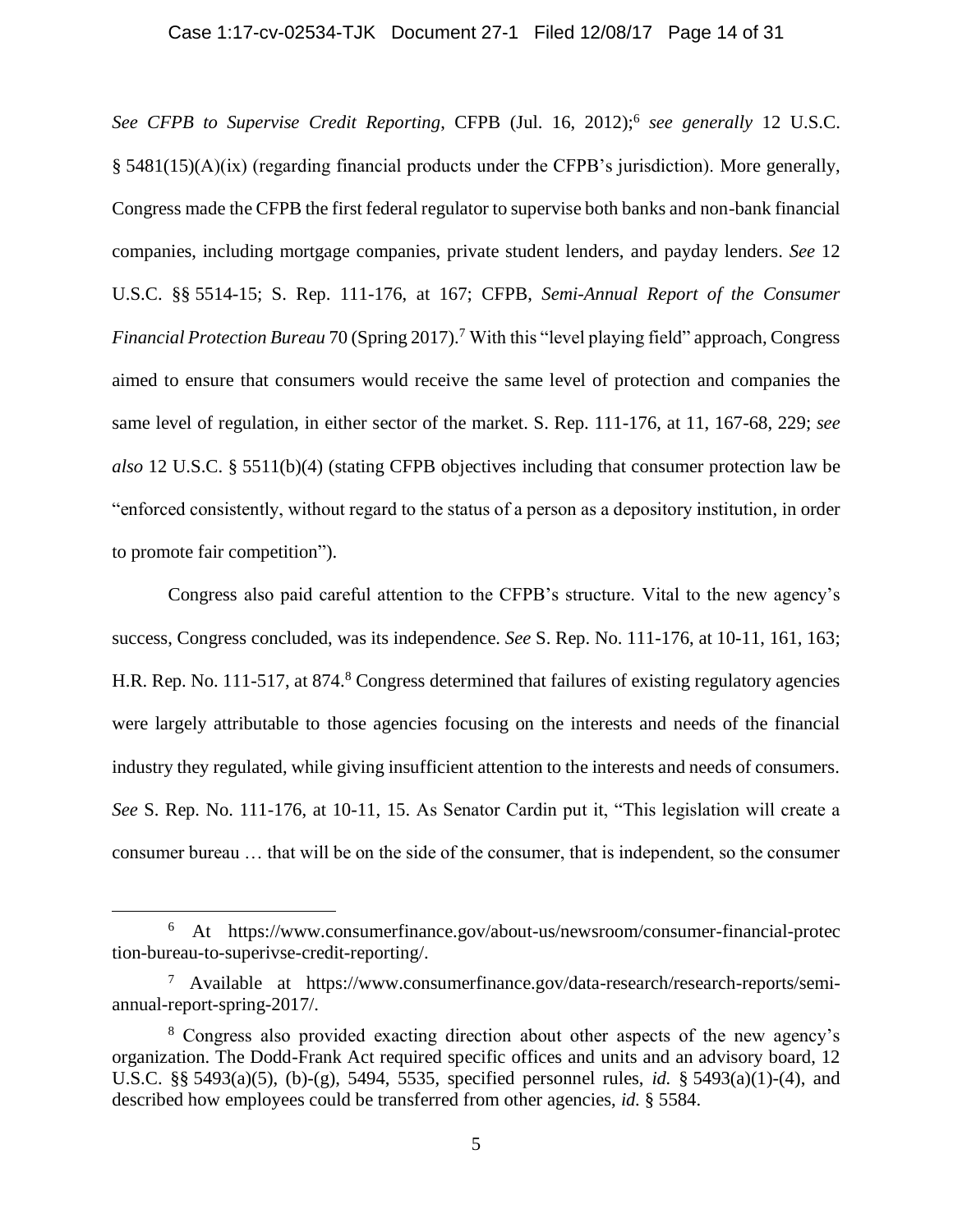#### Case 1:17-cv-02534-TJK Document 27-1 Filed 12/08/17 Page 15 of 31

is represented in the financial structure." 156 Cong. Rec. S5871 (daily ed. July 15, 2010). To that end, the Dodd-Frank Act expressly designated the agency as independent, 12 U.S.C. § 5491(a), gave the CFPB its own source of funding from the Federal Reserve, *id.* § 5497(a), allowed the CFPB to make financial operating plans without OMB approval, *id.* § 5497(a)(4)(E), and placed the agency under a single director appointed by the President and confirmed by the Senate for a five-year term, removable by the President only for "inefficiency, neglect of duty, or malfeasance in office," *id.* § 5491(b)(1)-(2), (c)(1), (c)(3). The Dodd-Frank Act also allowed the CFPB to make independent recommendations to Congress, *id.* § 5492(c)(4), and represent itself in court, *id.*  § 5564(b). Consistent with this independence, the CFPB has not had political appointee staff. *See* Zach Piaker, *Help Wanted: 4,000 Presidential Appointees*, Center for Presidential Transition (Mar. 16, 2016); 9 *see also* S. Comm. on Homeland Sec'y and Gov't Affairs, 114th Cong., 2d Sess., *United States Government Policy and Supporting Positions 151 (Comm. Print 2016).*<sup>10</sup>

## **B. The CFPB has meaningfully improved consumer financial markets and concretely benefited consumers.**

Since its 2011 launch, the CFPB has advanced the public interest that Congress identified in the Dodd-Frank Act. By operating independently of the government's political branches, it has delivered on its mission to protect consumers and make the markets for consumer financial products fair, transparent, and competitive. On its opening day, for example, the agency started a consumer complaints program that responded to a detailed set of Dodd-Frank Act directives. *See*  12 U.S.C. §§ 5493(b)(3), 5511(c)(2), 5534(a); CFPB, *Monthly Complaint Report*, *Vol. 25*, at 2

<sup>9</sup> At http://presidentialtransition.org/blog/posts/160316\_help-wanted-4000 appointees.php.

<sup>&</sup>lt;sup>10</sup> Available at https://www.govinfo.gov/content/pkg/GPO-PLUMBOOK-2016/pdf/GPO-PLUMBOOK-2016.pdf.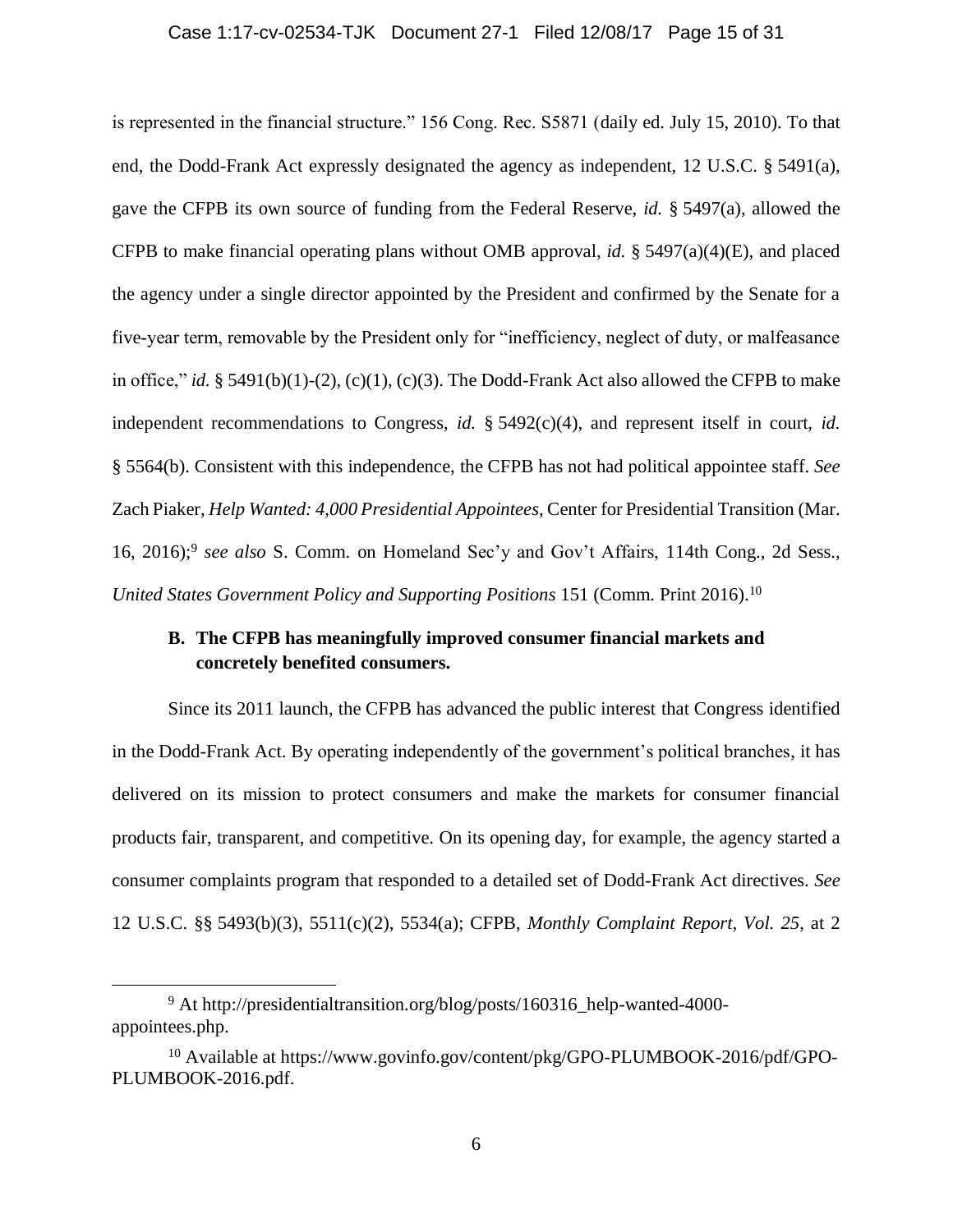#### Case 1:17-cv-02534-TJK Document 27-1 Filed 12/08/17 Page 16 of 31

 $(2017).<sup>11</sup>$  A legal aid attorney identified this program as the source of the "biggest change" in the consumer financial industry since the 2008 financial crisis; now, when he "complains about a large company, the company actually responds." Shahien Nasiripour, *Banks Can't Wait to Wipe this Complaints Database*, Bloomberg (Feb. 8, 2017). <sup>12</sup> By July 2017, the CFPB had collected more than 1.2 million consumer complaints and helped hundreds of thousands of consumers receive relief. Companies responded to nearly every complaint forwarded to them by the CFPB and provided relief to consumers in about 20 percent of cases. *See Monthly Complaint Report*, *supra*, at 5, 8-9.

Congress anticipated that the CFPB could also use consumer complaints like canaries in coal mines, to help federal agencies identify more widespread problems. *See* 12 U.S.C. §§ 5512(c)(4)(B)(i) (regarding the CFPB's use of complaints to monitor markets for risks to consumers),  $5514(a)(1)(C)$  (giving the CFPB authority to supervise a nonbank financial company when the CFPB determines, based on consumer complaints, that a company's conduct poses risk to consumers); *see also id.* § 5493(b)(3)(D) (requiring the CFPB to share complaint data with other agencies). The agency has done just that. One set of complaints to the CFPB sparked a Department of Justice investigation of student loan companies for ignoring servicemembers' rights under consumer law. The matter ended with the companies agreeing to pay about \$60 million in compensation to about 60,000 servicemembers. *See Justice Department Reaches \$60 Million* 

<sup>11</sup> Available at https://s3.amazonaws.com/files.consumerfinance.gov/f/documents/ 201707\_cfpb\_monthly-complaint-report-vol-25.pdf.

<sup>12</sup> At https://www.bloomberg.com/news/articles/2017-02-08/the-cfpb-keeps-a-databasethat-banks-can-t-wait-to-wipe.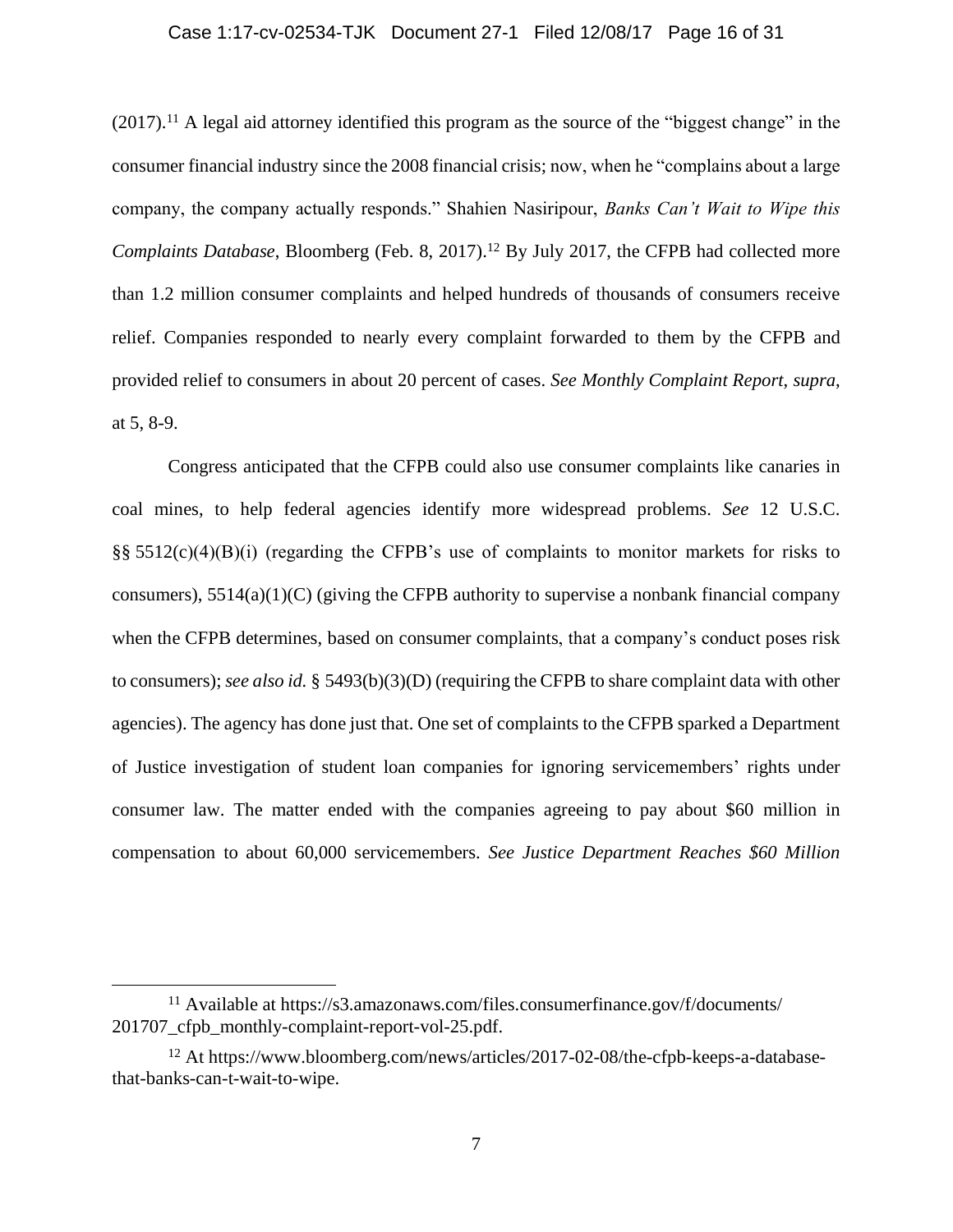*Settlement with Sallie Mae to Resolve Allegations of Charging Military Servicemembers Excessive Rates on Student Loans*, U.S. Dep't of Justice (May 13, 2014). 13

Through its other key functions, the CFPB has likewise forcefully pursued the consumer protection mission that Congress required of it. The CFPB's enforcement and supervision actions have led to nearly \$12 billion in ordered relief for more than 29 million consumers. *See Factsheet, Consumer Financial Protection Bureau: By the Numbers*, *supra*; *Six Years Serving You*, *supra*. In one heavily publicized matter, the CFPB forced Wells Fargo to pay a \$100 million fine in addition to refunds for opening millions of accounts without consumers' authorization. *See Consumer Financial Protection Bureau Fines Wells Fargo \$100 Million for Widespread Illegal Practice of Secretly Opening Unauthorized Accounts*, CFPB (Sep. 8, 2016).<sup>14</sup> In dozens of other enforcement actions, the CFPB has halted myriad other abuses, such as "illegal debt collections tactics," "reselling sensitive personal information to lenders," "illegal redlining and discriminatory mortgage underwriting and prices practices," and deception of students by a for-profit education provider. *See Testimony of Richard Cordray* 4–5 (Apr. 5, 2017); <sup>15</sup> *see also Semi-Annual Report of the Consumer Financial Protection Bureau*, *supra*, at 77–100; *see generally* Am. for Fin. Reform, *CFPB Enforcement Actions (through April 2017)*. <sup>16</sup> In supervisory actions, the CFPB has rooted out illegal practices in auto loan servicing, credit card accounts, debt collection, deposit accounts,

<sup>13</sup> At https://www.justice.gov/opa/pr/justice-department-reaches-60-million-settlementsallie-mae-resolve-allegations-charging.

<sup>14</sup> At https://www.consumerfinance.gov/about-us/newsroom/consumer-financialprotection-bureau-fines-wells-fargo-100-million-widespread-illegal-practice-secretly-openingunauthorized-accounts/.

<sup>15</sup> Available at https://financialservices.house.gov/uploadedfiles/hhrg-115-ba00-wstatercordray-20170405.pdf.

<sup>16</sup> At https://docs.google.com/spreadsheets/d/1q5nD0Zku1YAoiu2GUOwLNodPdoqCu2 j0sFPE3pW7Jy0/.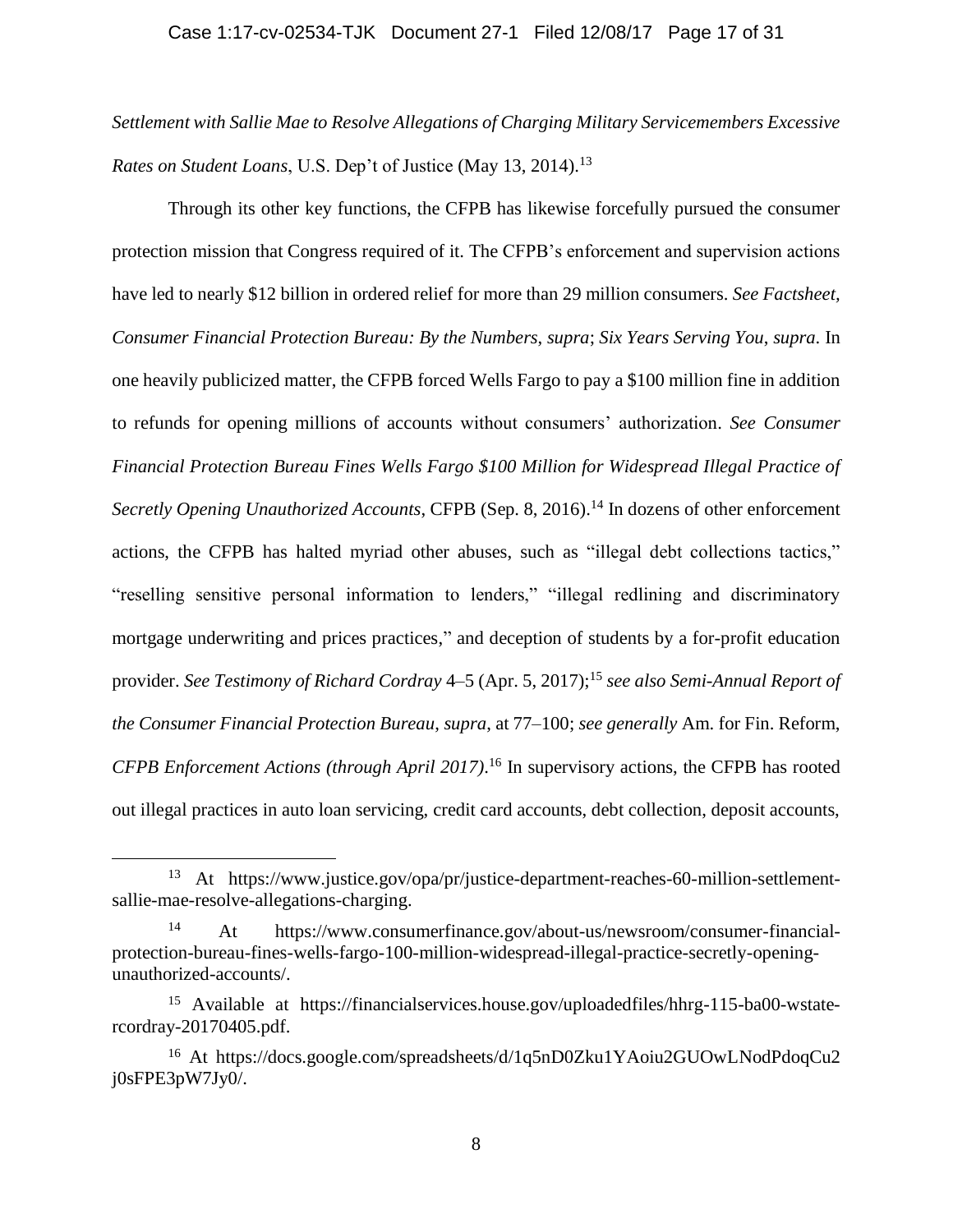#### Case 1:17-cv-02534-TJK Document 27-1 Filed 12/08/17 Page 18 of 31

mortgage origination and servicing, remittances, and short-term small-dollar lending. *See* CFPB, *Supervisory Highlights*, *Issue 16, Summer 2017* (Sept. 2017). 17

The CFPB's regulations have brought important protections to the mortgage market, where abuses by lenders and federal agencies' weak oversight were widely viewed as key contributors to the 2008 financial crisis. *See* S. Rep. 111-176, at 11-14, 167. For instance, the agency's rules require lenders to determine that borrowers can afford their loans. *See Ability-to-Repay and Qualified Mortgage Standards*, *Under the Truth in Lending Act (Regulation Z)*, 78 Fed. Reg. 6408 (Jan. 30, 2013). The CFPB also overhauled mortgage disclosures so that consumers have two, easy-to-use disclosures rather than four forms. *See* 12 U.S.C. § 5532(f); CFPB, *TILA-RESPA Integrated Disclosure Rule: Small Entity Compliance Guide* 15-16 (Oct. 2017). <sup>18</sup> More than 10 million consumers have now received those forms. *See Factsheet, Consumer Financial Protection Bureau: By the Numbers*, *supra*; *see also generally Semi-Annual Report of the Consumer Financial Protection Bureau*, *supra*, at 59–69 (describing other rulemaking activities and the CFPB's initiatives to support companies in implementing new rules).

The CFPB's financial education programs have reached millions. By July 2017, the agency's "Ask CFPB" website had received over 13 million unique visitors. *See Factsheet, Consumer Financial Protection Bureau: By the Numbers*, *supra*. Students at more than 3,200 colleges are now benefiting from a "financial aid shopping sheet" that the CFPB developed with the Department of Education, and that colleges are voluntarily adopting to help students understand college financing options. *Id.* Additional CFPB programs help consumers navigate

<sup>17</sup> Available at https://s3.amazonaws.com/files.consumerfinance.gov/f/documents/ 201709\_cfpb\_Supervisory-Highlights\_Issue-16.pdf.

<sup>18</sup> Available at https://s3.amazonaws.com/files.consumerfinance.gov/f/documents/2017 10\_cfpb\_KBYO-Small-Entity-Compliance-Guide\_v5.pdf.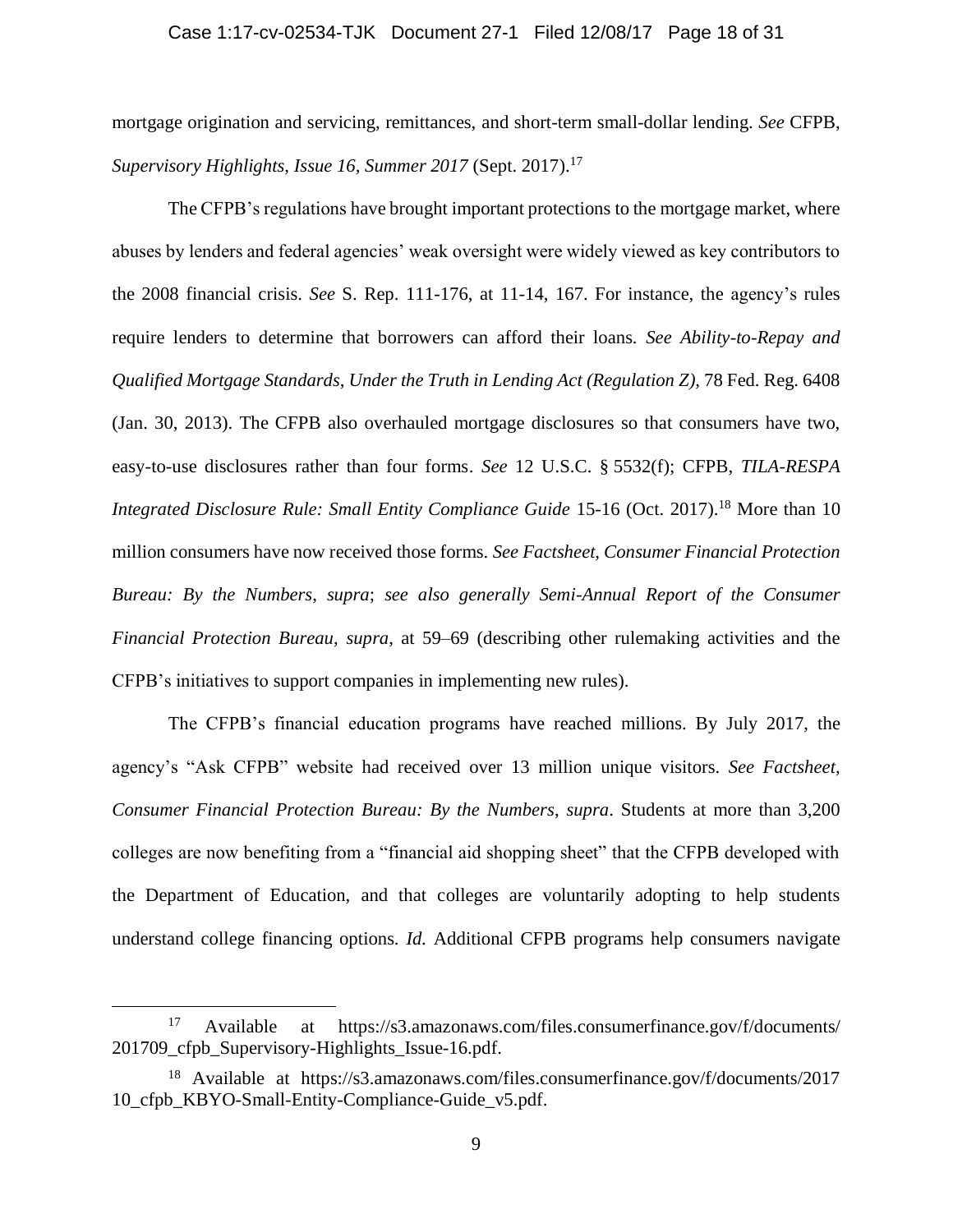#### Case 1:17-cv-02534-TJK Document 27-1 Filed 12/08/17 Page 19 of 31

other critical financial decisions. The agency's online resources include "financial empowerment" materials for practitioners to use with the consumers they serve and consumer tools for: Owning a Home, Planning for Retirement, Managing Someone Else's Money, and Navigating the Military Financial Lifecycle. *See We're the CFPB*, CFPB.<sup>19</sup>

Undergirding the CFPB's work is the agency's research and monitoring of consumer financial markets. The Dodd-Frank Act required the research and monitoring function so that the new agency could identify key risks to consumers and prioritize its activities accordingly. *See* 12 U.S.C. §§ 5512(c)(1), 5514(b)(2). To implement the Dodd-Frank Act's commands, the CFPB built multiple teams to research and monitor the markets that it regulates. *See Research, Markets, and Regulations*, CFPB. <sup>20</sup> Years of CFPB research and market monitoring anchor the CFPB's recent rulemaking activities. *See, e.g.,* 82 Fed. Reg. 54472, 54507-09 (Nov. 17, 2017) (describing CFPB's research and market monitoring prior to a rulemaking on payday loans); Kelly Cochran, *Spring 2017 Rulemaking Agenda*, CFPB (July 20, 2017) (recognizing CFPB research that has preceded rulemaking activities regarding overdraft products).<sup>21</sup>

In short, by dedicating itself to its statutory mission, the agency has consistently and effectively advanced the public interest that Congress identified in the Dodd-Frank Act. To use its own words, the CFPB has

aim[ed] to make consumer financial markets work for consumers, responsible providers, and the economy as a whole. [It has] protect[ed] consumers from unfair, deceptive, or abusive practices and take[n] action against companies that break the

<sup>19</sup> At https://www.consumerfinance.gov/ (navigate to "Consumer Tools" and "Practitioner Resources" menus) (last visited Dec. 4, 2017).

<sup>20</sup> At https://www.consumerfinance.gov/about-us/the-bureau/bureau-structure/researchmarkets-regulation/ (last visited Dec. 1, 2017).

<sup>21</sup> At https://www.consumerfinance.gov/about-us/blog/spring-2017-rulemaking-agenda/.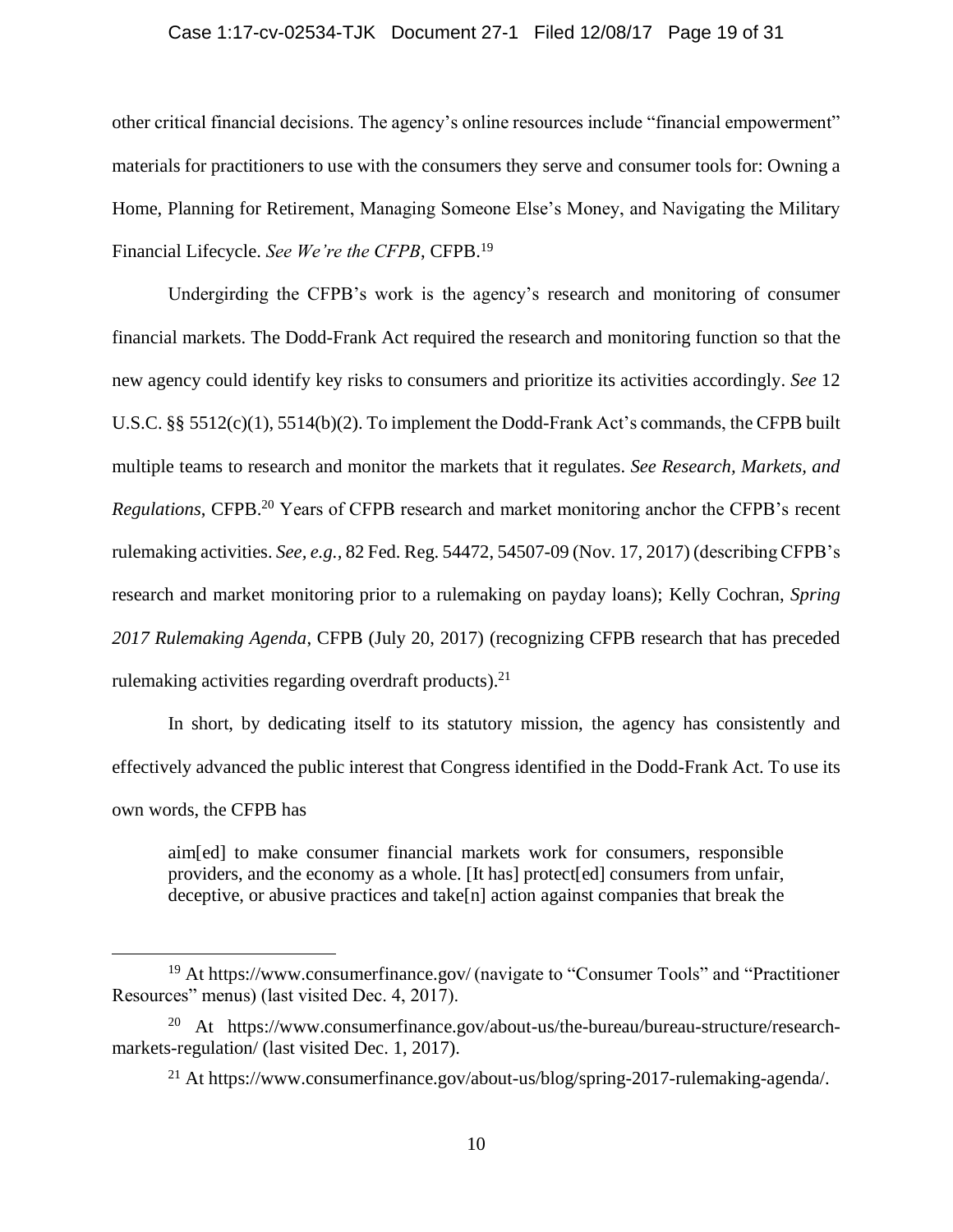law. [It has] arm[ed] people with the information, steps, and tools that they need to make smart financial decisions.

*The Bureau*, CFPB. <sup>22</sup> In accordance with Dodd-Frank Act requirements, the CFPB has done so with special attention to the needs of underserved consumers, servicemembers, older Americans, and students. 12 U.S.C. §§ 5493(b)(2), (e), (g), 5535; *Consumer Education and Engagement Division*, CFPB. 23

### **C. The CFPB's independence has been central to its success.**

The CFPB has maintained its commitment to the Dodd-Frank Act's mandates through turbulence in federal politics and under repeated pressure from elected officials and regulated entities to reduce, reverse, or stop the agency's operations. As Congress foresaw, the agency's independence appears central to its continued success.

Although the CFPB enjoys strong support from many members of Congress, other politicians and financial companies have regularly criticized the congressionally-mandated structure of the CFPB and the agency's implementation of Dodd-Frank Act directives. *See generally* Steve Eder, *et al.*, *Republicans Want to Sideline This Regulator. But It May Be Too Popular*, N.Y. Times (Aug. 31, 2017).<sup>24</sup> Political criticisms of the CFPB have intensified under the current Administration. Although the Dodd-Frank Act protects the CFPB's budgeting process and funding from control by the President and Congress, *see* 12 U.S.C. § 5497(a)(1), (a)(4)(E), the President used his budget documents to call for the agency to be funded through appropriations

<sup>&</sup>lt;sup>22</sup> At https://www.consumerfinance.gov/about-us/the-bureau/ (last visited Nov. 29, 2017).

<sup>&</sup>lt;sup>23</sup> At https://www.consumerfinance.gov/about-us/the-bureau/bureau-structure/consumereducation-engagement/ (last visited Nov. 29, 2017).

<sup>&</sup>lt;sup>24</sup> At https://nyti.ms/2wVYGr5. Although industry groups have challenged the constitutionality of the CFPB's structure, *see, e.g.*, *PHH Corp. v. CFPB*, No. 15-1177 (D.C. Cir. filed June 19, 2015), that issue is not presented here.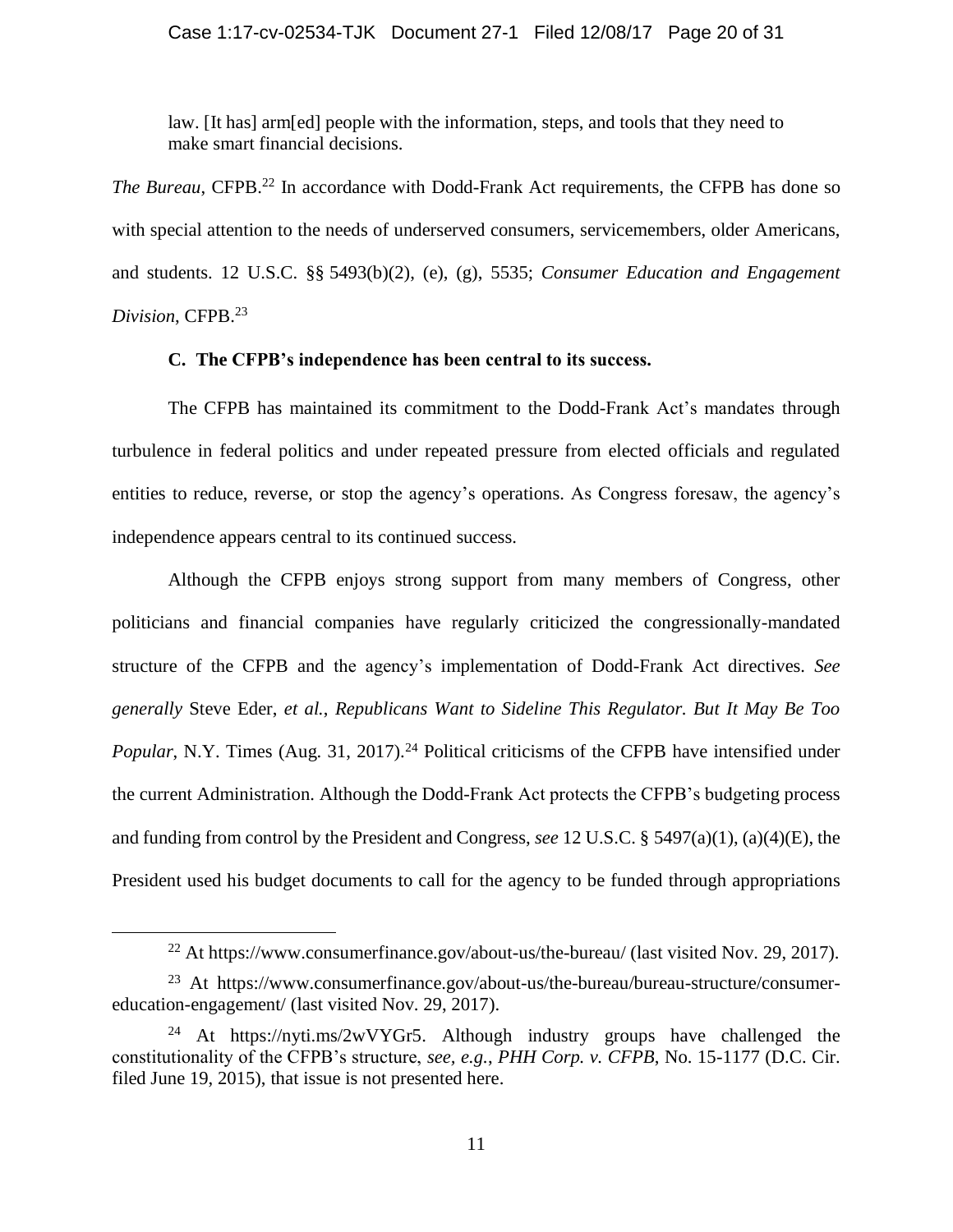#### Case 1:17-cv-02534-TJK Document 27-1 Filed 12/08/17 Page 21 of 31

rather than the Federal Reserve, and to advocate for a dramatic reduction in the CFPB's budget. Office of Mgmt. and Budget, *Major Savings and Reforms: Budget of the U.S. Government, Fiscal Year 2018*, at 158-69 (2017);<sup>25</sup> *see also* Megan Leonhardt, *Buried in Trump's Budget: A New*  Attempt to Kill a Powerful Consumer Watchdog, Money (May 23, 2017).<sup>26</sup> The President's Secretary of the Treasury evaluated the CFPB against Administration priorities, and branded the CFPB's congressionally-created structure "unaccountable," labelled as "unduly broad" its statutorily-granted authority over financial companies' unfair, deceptive, and abusive practices, and deemed "unnecessary" the supervisory authority that Congress expressly granted to the agency. U.S. Dep't of the Treasury, *A Financial System That Creates Economic Opportunities Banks and Credit Unions* 79, 81, 88 (2017). <sup>27</sup> The President labelled the CFPB a "total disaster." Donald J. Trump (@realDonaldTrump), Twitter (Nov. 25, 2017, 1:48 PM).<sup>28</sup>

Nevertheless, the CFPB has maintained both its financial stability and its focus on the commands of Congress in the Dodd-Frank Act. *See generally* CFPB, *Financial Report of the Consumer Financial Protection Bureau*, *Fiscal Year 2017*, at 13, 15-28 (Nov. 15, 2017) (showing the CFPB's continued funding and accomplishment of its performance goals).<sup>29</sup> In this year alone,

 $\overline{a}$ 

<sup>29</sup> Available at

<sup>25</sup> Available at

https://www.whitehouse.gov/sites/whitehouse.gov/files/omb/budget/fy2018/msar.pdf.

<sup>26</sup> At http://time.com/money/4790486/trump-budget-2018-cuts-cfpb-consumers/.

<sup>27</sup> Available at https://www.treasury.gov/press-center/press-releases/Documents/A%20 Financial%20System.pdf. The Treasury report responded to Executive Order 13772, which stated the current Administration's "Core Principles" for financial regulation and required the Secretary to report to the President on whether existing laws and policies promote those principles. Exec. Order No. 13772, §§ 1-2, 82 Fed. Reg. 9965, 9965 (Feb. 3, 2017).

<sup>28</sup> At https://twitter.com/realDonaldTrump/status/934539256940417024.

https://s3.amazonaws.com/files.consumerfinance.gov/f/documents/cfpb\_financialreport\_fy17.pdf.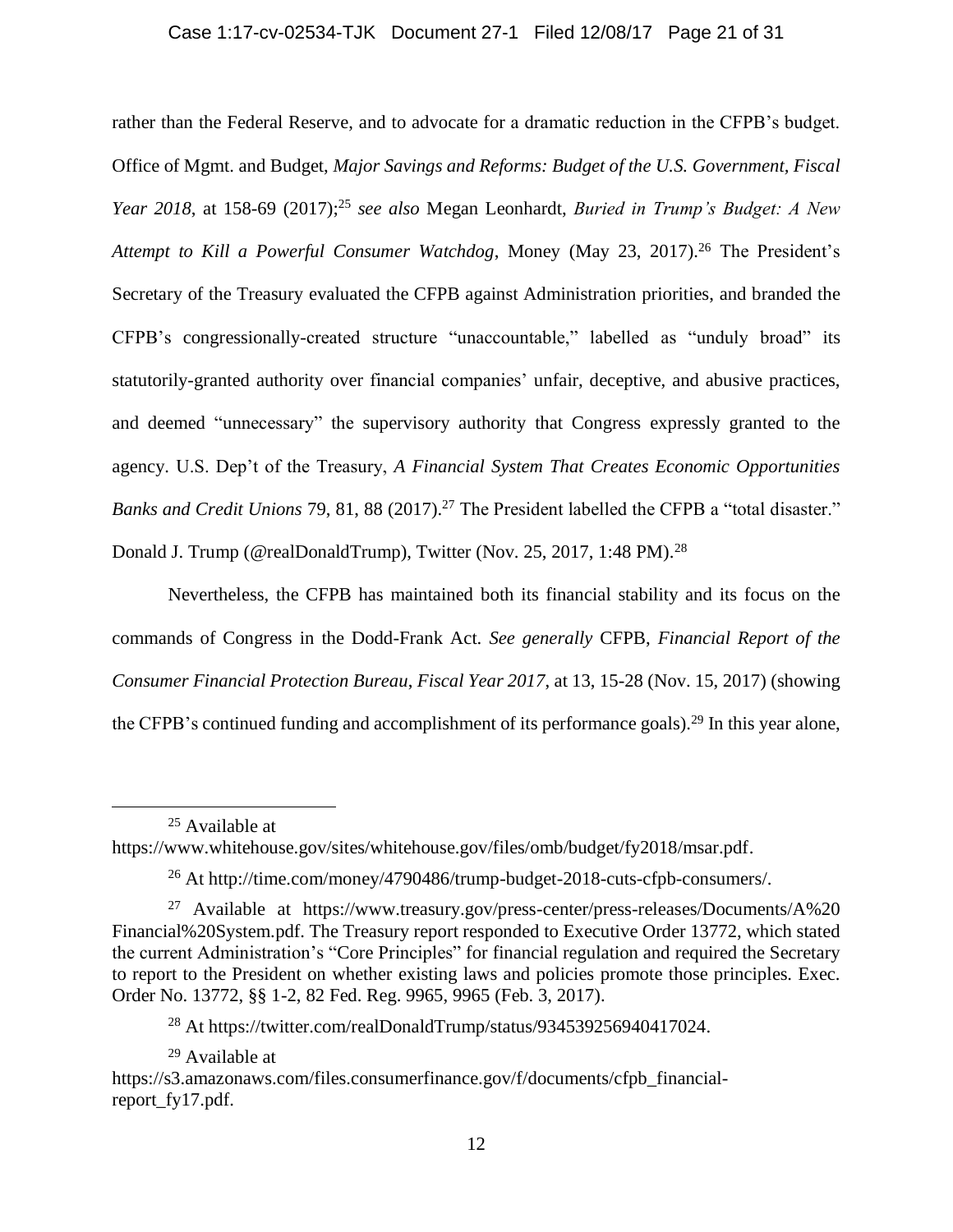#### Case 1:17-cv-02534-TJK Document 27-1 Filed 12/08/17 Page 22 of 31

for example, the CFPB issued rules regarding payday loans and arbitration agreements. In accordance with Dodd-Frank Act instructions about how the CFPB should do its work, the CFPB issued both rules after years of study and multiple rounds of input from industry and consumer stakeholders. *See Payday, Vehicle Title, and Certain High-Cost Installment Loans,* 82 Fed. Reg. at 54503–19 (describing the CFPB's multi-year process of seeking and receiving public input before issuing rule on payday loans); *Arbitration Agreements,* 82 Fed. Reg. 33210, 33245-46 (Jul. 19, 2017) (similar, regarding rule on arbitration agreements); *see also* 5 U.S.C. § 609 (requiring the CFPB to seek input from small entities prior to certain rulemakings); 12 U.S.C. § 5512(b)(2)(A) (requiring CFPB rulemaking to consider potential costs and benefits). Reflecting the significance of the independence conferred on it by statute, the CFPB issued both rules in the face of strong political opposition. *See* Joint Resolution, Pub. L. No. 115-74, 131 Stat. 1243 (2017); H.J. Res. 122, 115th Cong. (2017) (introduced).<sup>30</sup>

That said, independence does not mean that the CFPB acts alone. The Dodd-Frank Act requires regular engagement with Congress, industry, and other external stakeholders. <sup>31</sup> *See, e.g.*, 5 U.S.C. § 609; 12 U.S.C. §§ 5493(b)(3)(C), 5496, 5512(b)(2), 5535(d), 5587(b); *see also Bureau Structure*, CFPB (Nov. 27, 2017) (with links to descriptions of outreach offices in the divisions of

<sup>&</sup>lt;sup>30</sup> Congress, of course, maintains the authority to change the CFPB's focus and structure. With regard to the CFPB's arbitration rule, it exercised this authority. In 2010, Congress expressly gave the CFPB the ability to restrict companies' use of mandatory pre-dispute arbitration agreements. 12 U.S.C. § 5518. In 2017, with a tiebreaking vote in the Senate, a different Congress voted to vacate the CFPB's rule regarding such arbitration agreements. Joint Resolution, Pub. L. No. 115-74, 131 Stat. 1243 (2017), *with vote information at* https://www.congress.gov/bill/115thcongress/house-joint-resolution/111/actions (last visited Dec. 6, 2017).

<sup>31</sup> By March 2017, senior CFPB officials had testified before Congress 63 times. *Semi-Annual Report of the Consumer Financial Protection Bureau, supra*, at 166.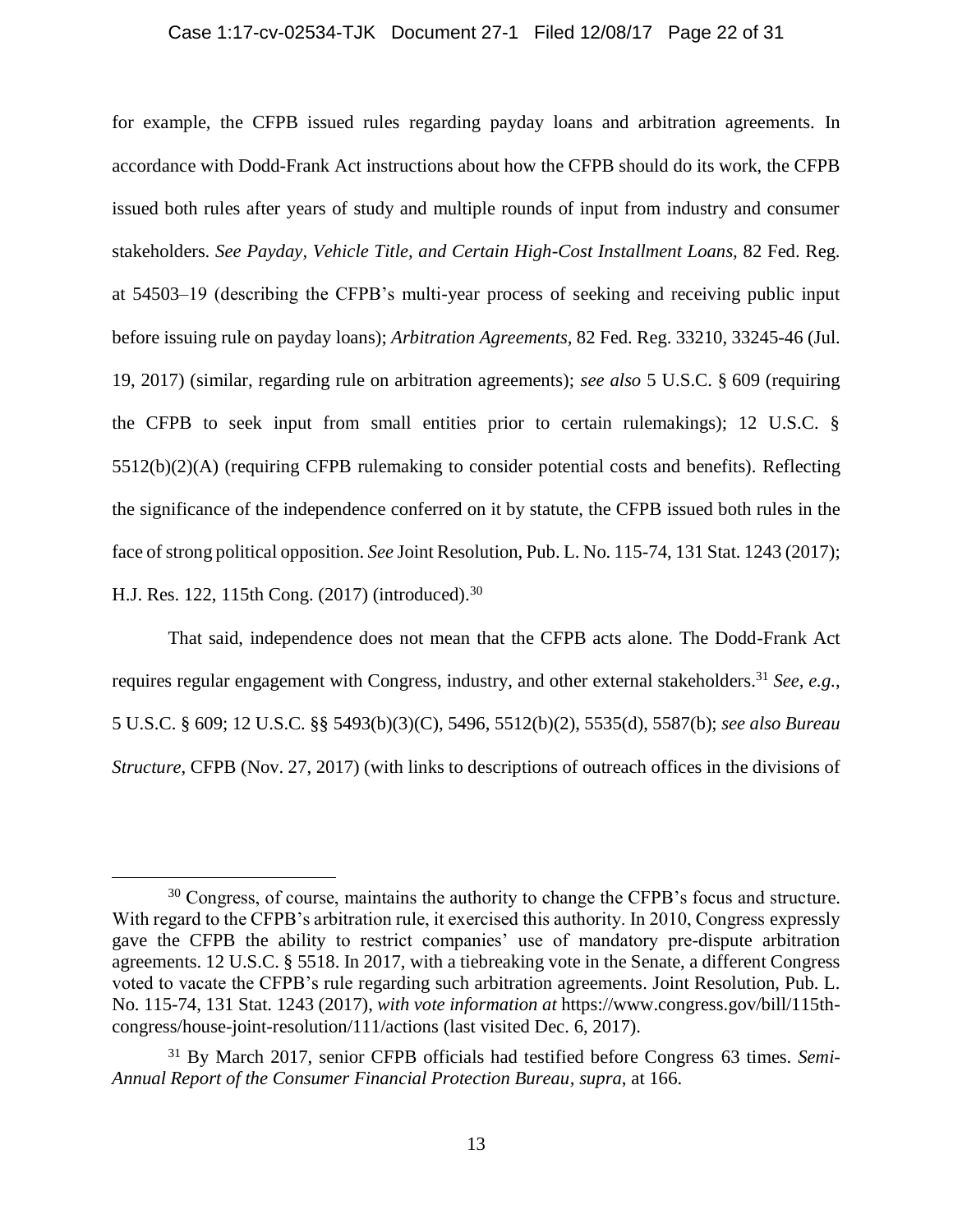External Affairs and Research, Markets, and Regulations).<sup>32</sup> The overriding thrust of the Dodd-Frank Act, however, is that the agency should view external input through the lens of the law, not politics. *Cf. Humphrey's Ex'r v. United States*, 295 U.S. 602, 624 (1935) (describing the Federal Trade Commission, an independent agency, as "charged with the enforcement of no policy except the policy of the law"). Appropriately, former CFPB Director Richard Cordray instructed his staff earlier this year to "tune out the political noise." Eder, *supra*.

## **II. The public interest lies in the CFPB's faithful adherence to its mission and independence.**

As this Court considers Plaintiff English's motion for a preliminary injunction, it should significantly weigh the "overriding public interest" in both the particular aspects of the Dodd-Frank Act that this case implicates and "the general importance of [the] agency's faithful adherence to its statutory mandate." *Jacksonville Port Auth. v. Adams*, 556 F.2d 52, 59 (D.C. Cir. 1977); *see also Elec. Privacy Info. Ctr. v. Dep't of Justice*, 416 F. Supp. 2d 30, 42 (D.D.C. 2006). Because the public interest "is best assessed through the statutory provisions passed by the public's elected representatives," the public's interest in the CFPB implementing the Dodd-Frank Act's commands "outweighs" any general arguments about the agency's value*. See Wash. Post v. Dep't of Homeland Sec.*, 459 F. Supp. 2d 61, 76 (D.D.C. 2006) (in the context of a Freedom of Information Act request, concluding that the public's interest in statutorily-authorized expedited processing "outweighs any general interest that it has in first-in-first-out processing of FOIA requests").

In this case, the public interest in the CFPB's ability to carry out its statutory mandate is particularly strong because the agency's focus is protecting consumers from harm. *See, e.g.,* 12 U.S.C. § 5511(b)(2), (4) (describing CFPB objectives including "ensuring that … consumers are

<sup>32</sup> At https://www.consumerfinance.gov/about-us/the-bureau/bureau-structure/ (last visited Dec. 5, 2017).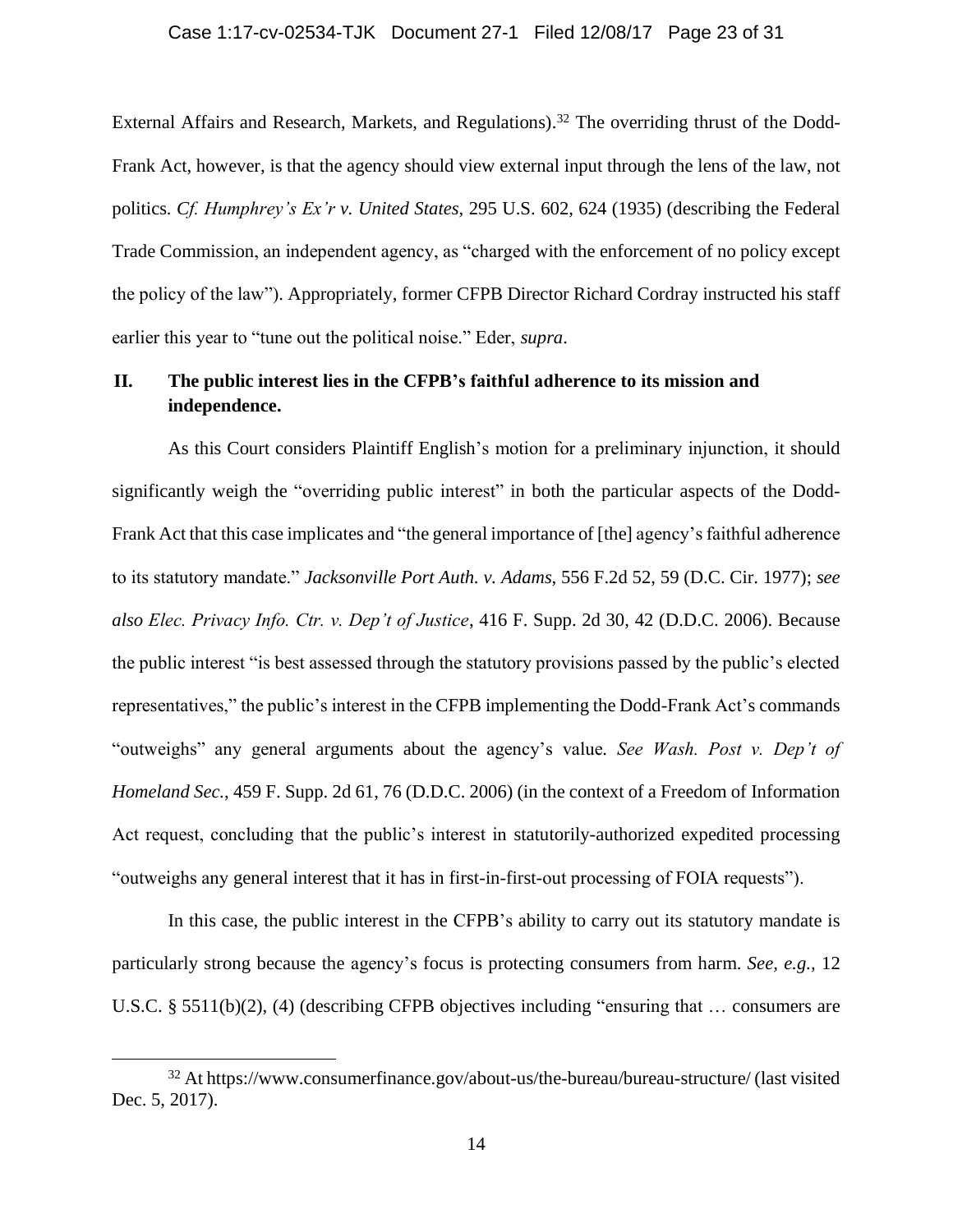#### Case 1:17-cv-02534-TJK Document 27-1 Filed 12/08/17 Page 24 of 31

protected from unfair, deceptive, or abusive acts and practices and from discrimination," and that "Federal consumer financial law is enforced consistently"). The laws that the CFPB implements and enforces, such as the Equal Credit Opportunity Act, the Truth in Lending Act, and the Fair Debt Collection Practices Act, 12 U.S.C. § 5481(12), (14), are fundamentally about the safety and fairness of consumer financial markets. Relaxation of the CFPB's efforts to implement and enforce these laws will irreparably harm consumers by increasing their risk of exposure to discrimination, unfair, deceptive, or abusive practices, and other illegal actions. *Cf. Nat'l Ass'n of Farmworkers Orgs. v. Marshall*, 628 F.2d 604, 613 n.39, 616 (D.C. Cir. 1980) (regarding safety laws and the public interest).

The overriding public interest in the CFPB's statutory mission encompasses the public interest in the agency's congressionally-mandated independence. A basic management principle holds that an organization's strategy and structure should be "inextricably linked." *See* Steven Aronowitz, *et al.*, *Getting Organizational Redesign Right,* McKinsey Q. (June 2015).<sup>33</sup> That principle could not be truer here. A reduction in the independence built into the CFPB's structure will create a very real risk to the CFPB's ability to pursue its statutory mission. The current Administration has already expressed interest in neutering the CFPB. *Major Savings and Reforms: Budget of the U.S. Government, Fiscal Year 2018*, *supra,* at 158-69; *A Financial System That Creates Economic Opportunities Banks and Credit Unions*, *supra*, at 79-92. If the boundaries that Congress drew between the CFPB and the Administration fall, the President will gain "coercive" authority to implement his vision and direct the agency away from the Dodd-Frank Act's commands. *Cf. Humphrey's Ex'r*, 295 U.S. at 630 (concluding that the President's authority to

<sup>33</sup> At https://www.mckinsey.com/business-functions/organization/our-insights/gettingorganizational-redesign-right.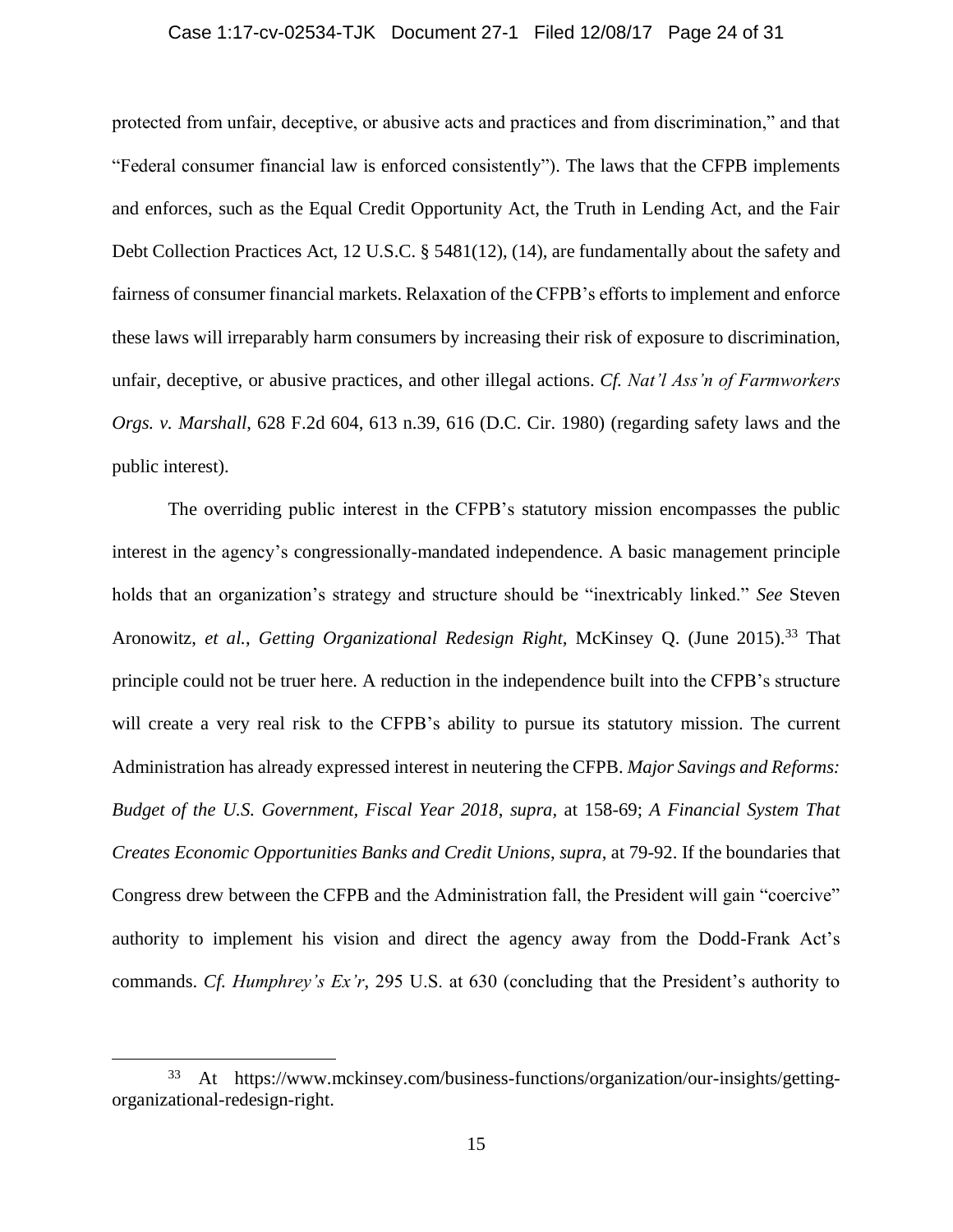remove FTC Commissioners at will would have "coercive influence" that "threatens the independence of [the] commission.").

### **III. The public interest weighs in favor of a preliminary injunction.**

## **A. Without an injunction, the CFPB will be stymied from pursuing its mission, to the detriment of the public.**

The public interest lies strongly with Plaintiff's requested injunction because, absent the injunction, Defendants' actions risk slowing the agency to a halt. The CFPB's "faithful adherence to its statutory mandate," *Jacksonville Port Auth.*, 556 F.2d at 59, will suffer dramatically. Plaintiff English is a full-time CFPB employee, prepared by her tenure at the agency to continue the CFPB's implementation of the Dodd-Frank Act. She has directed the CFPB to press forward with pending enforcement actions, for example. Patrick Rucker & Pete Schroeder, *U.S. Consumer Financial Watchdog Official Defies Trump from Within Agency*, Reuters (Dec. 1, 2017).<sup>34</sup> By contrast, Defendant Mulvaney has made clear that, if he leads the agency, he will drastically pare back the CFPB's mission work. As a member of Congress, Defendant Mulvaney co-sponsored legislation to eliminate the CFPB,<sup>35</sup> and his actions at the CFPB show his continued antipathy to the agency's work.

Defendant Mulvaney himself intends to give the CFPB only part-time leadership, working at the agency just three days per week. *Acting CFPB Director Mulvaney News Conference*, C-Span (Nov. 27, 2017).<sup>36</sup> This half-way commitment will slow any action requiring the acting

<sup>34</sup> At https://www.reuters.com/article/us-usa-trump-cfpb/u-s-consumer-financialwatchdog-official-defies-trump-from-within-agency-idUSKBN1DV5IC.

<sup>35</sup> H.R. 3118, 114th Cong. (2015) (Bill "[t]o eliminate the Bureau of Consumer Financial Protection by repealing title X of the Dodd-Frank Wall Street Reform and Consumer Protection Act, commonly known as the Consumer Financial Protection Act of 2010").

Available at https://www.c-span.org/video/?437841-1/acting-cfpb-director-mickmulvaney-speaks-reporters (video at approximately 4:27).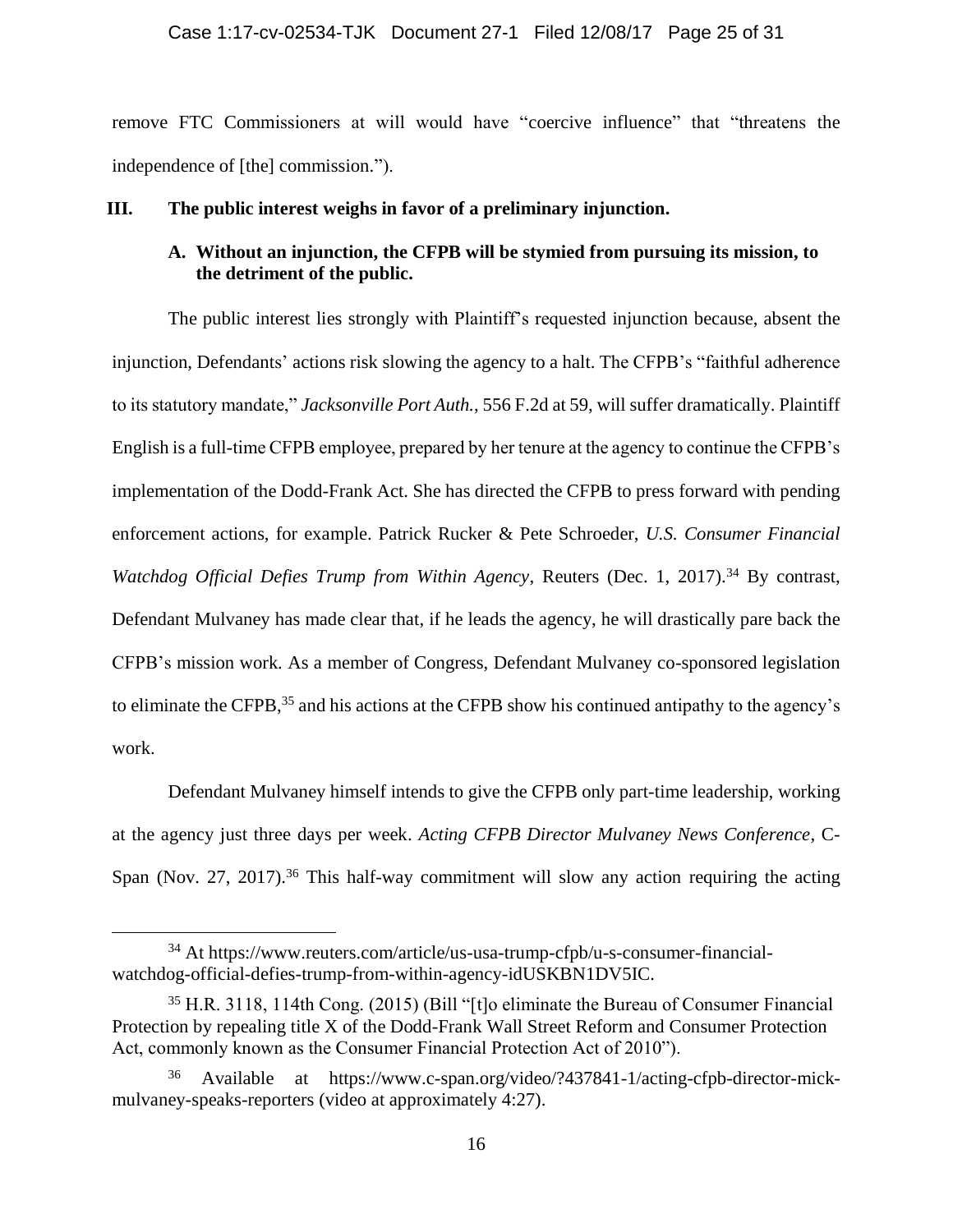#### Case 1:17-cv-02534-TJK Document 27-1 Filed 12/08/17 Page 26 of 31

director's review, input, or approval. *See, e.g.,* 12 C.F.R. § 1080.6(e)(4) (giving the Director authority to rule upon a petition for an order modifying or setting aside a civil investigative demand, an investigative tool of the CFPB).

Defendant Mulvaney has attempted an even more drastic cut-back in the work of the CFPB staff. In his first week at the agency, he attempted to freeze hiring and contracting, and halt statutorily-mandated mission work: rulemaking and guidance, enforcement actions, and payments from the CFPB's Civil Penalty Fund, a fund that Congress required to provide relief to the victims of financial companies' abuses, 12 U.S.C. § 5497(d). *See Acting CFPB Director Mulvaney News Conference*, *supra* (video at approximately 2:38); Dave Boyer, *Mulvaney Scrutinizing 125 CFPB Cases Opened by Liberal Predecessor*, Wash. Times (Nov. 30, 2017).<sup>37</sup> Defendant Mulvaney also seeks to halt the agency's collection of personal information, a move that could reduce the CFPB's ability to enforce the law, address consumer complaints, and develop and implement rules. *See*  Yuka Hayashi, *New CFPB Chief Curbs Data Collection, Citing Cybersecurity Worries*, Wall St. J. (Dec. 4, 2017).<sup>38</sup> In sum, Defendant Mulvaney explained: "We stopped a good many things.... We stopped all new regs going out the door. We stopped all the new contracting. We're stopping the filing of new lawsuits." Boyer, *supra.*

With these actions, Defendant Mulvaney is not leading the CFPB to pursue its statutory mission of implementing and enforcing consumer protection law. His goal at the CFPB is to "limit

<sup>37</sup> At https://www.washingtontimes.com/news/2017/nov/30/mick-mulvaney-seeks-moretrump-appointees-help-him/. Later, Defendant Mulvaney restarted Civil Penalty Fund payments. Stacy Cowley, *Consumer Bureau Lifts Freeze on Payments to Crime Victims*, N.Y. Times (Dec. 7, 2017), https://nyti.ms/2klKiTQ. Though the reversal will limit the irreparable harm that his actions are causing consumers, Defendant Mulvaney's initial freeze on Civil Penalty Fund payments is an example of his lack of commitment to the CFPB's statutory mandate.

<sup>38</sup> At https://www.wsj.com/articles/new-cfpb-chief-curbs-data-collection-citingcybersecurity-worries-1512429736.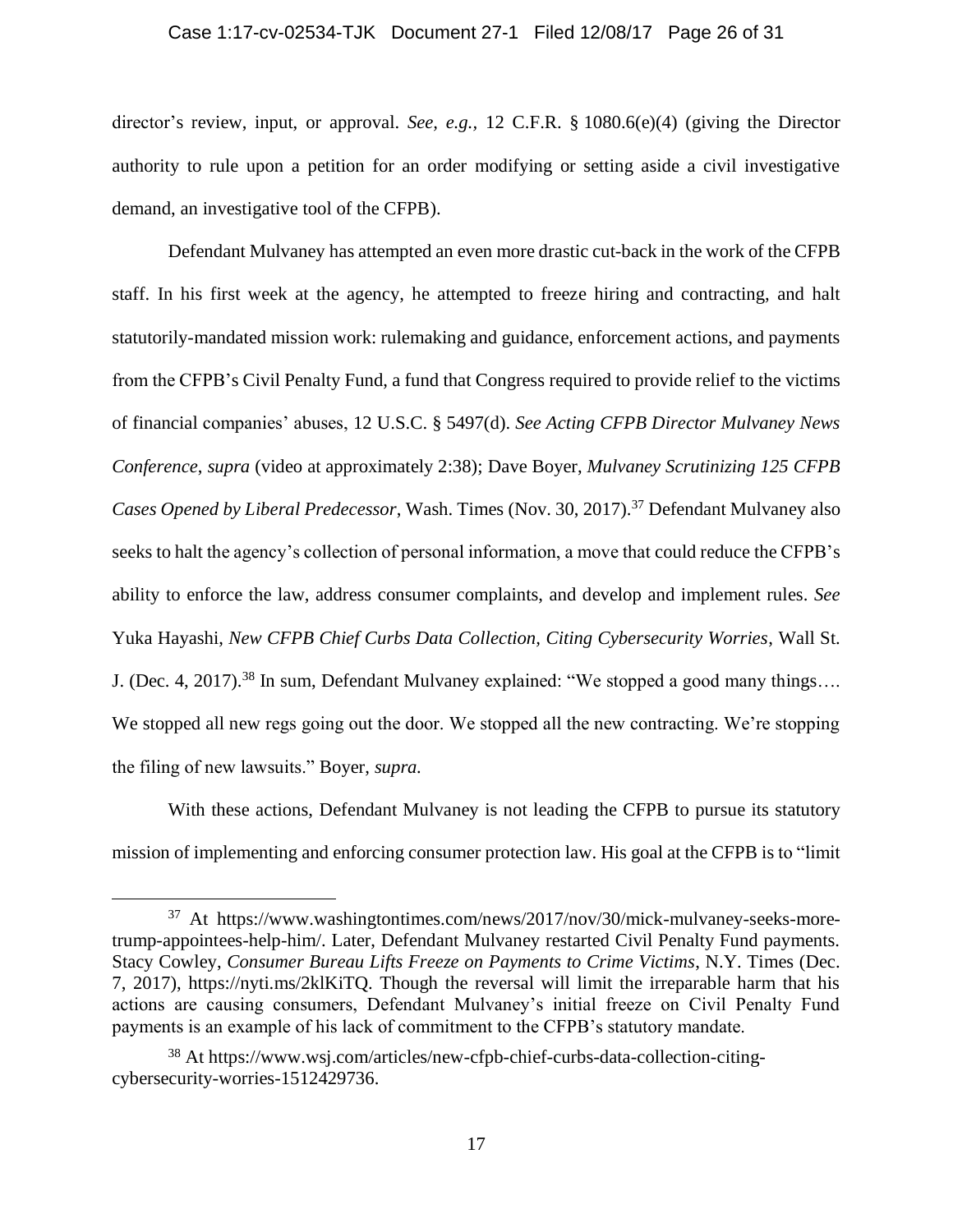#### Case 1:17-cv-02534-TJK Document 27-1 Filed 12/08/17 Page 27 of 31

as much as we can what the CFPB does to sort of interfere with capitalism and with the financial services market." John Bowden, *Mulvaney: Authority I Have At Consumer Bureau 'Should Frighten People'*, Hill (Nov. 30, 2017).<sup>39</sup> This goal is fundamentally at odds with the consumer protection mission that Congress created for the CFPB. The agency's very purpose, as set forth by statute, focuses on changing markets, to make them more "fair, transparent, and competitive." 12 U.S.C. § 5511(a).

Further, if implemented, Defendant Mulvaney's commands to the CFPB will concretely harm consumers and businesses during the pendency of this litigation. When this lawsuit began, the CFPB had open about 100 pre-lawsuit investigations regarding companies such as Wells Fargo and Zillow. Boyer, *supra*; Matt Egan, *After Political Drama at Consumer Agency, What Happens to Its Open Investigations?*, CNN (Nov. 27, 2017). <sup>40</sup> A freeze on the agency's ability to take companies to court, even if temporary, means that companies violating the law will have more time to harm more consumers. 41

A freeze on rules, regulations, and guidance also hurts consumers and businesses. One pending CFPB rulemaking proposal could amend a new prepaid card rule that is set to take effect

<sup>39</sup> At http://thehill.com/homenews/administration/362709-mulvaney-authority-i-have-atconsumer-bureau-should-frighten-people.

<sup>40</sup> At http://money.cnn.com/2017/11/27/investing/cfpb-mick-mulvaney-consumeragency/index.html.

<sup>41</sup> Relatedly, if Defendant Mulvaney again stops Civil Penalty Fund payments, he will exacerbate the injury to consumers already harmed by companies' illegal acts. Congress required the CFPB to create the Civil Penalty Fund to hold penalties paid by companies and to use those funds to compensate the victims of companies' illegal practices. *See* 12 U.S.C. §§ 5497(d); 12 C.F.R. pt. 1075. A freeze on Civil Penalty Fund payments thus means that the victims of companies' wrongdoing will have to wait longer to receive compensation for their harms. When Defendant Mulvaney first froze payments from the fund, consumers injured by nine entities (or sets of entities) were potentially awaiting relief. *See Payments to Harmed Consumers by Case*, CFPB, https://www.consumerfinance.gov/about-us/payments-harmed-consumers/payments-bycase/ (last visited Nov. 27, 2017) (see links for each open matter with Civil Penalty Fund relief).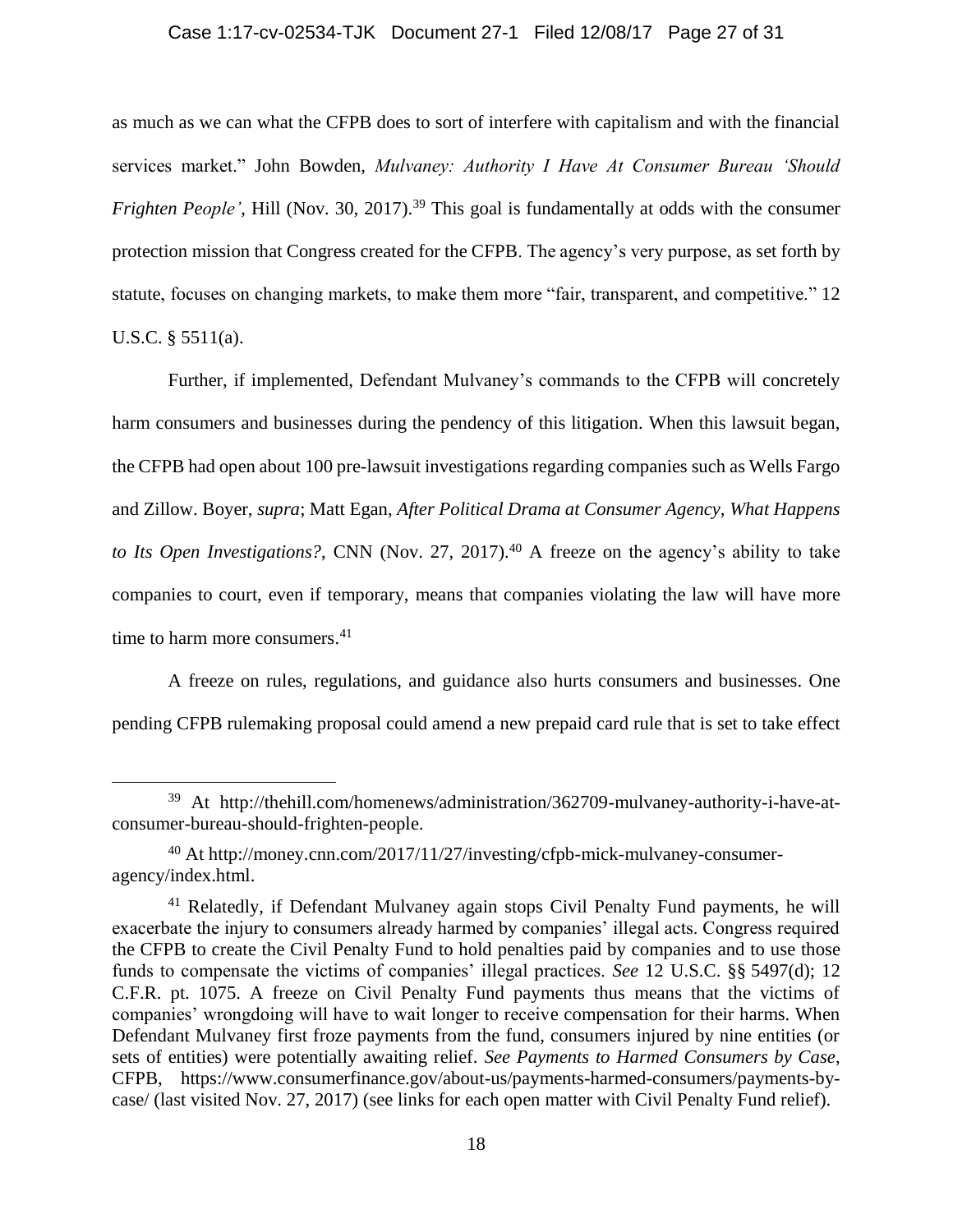#### Case 1:17-cv-02534-TJK Document 27-1 Filed 12/08/17 Page 28 of 31

on April 1, 2018. The CFPB proposed rule sought to address "unanticipated" issues and "facilitate compliance and relieve burden on those issues." The proposal also sought comment on whether the CFPB should delay the effective date of the earlier rule. *Amendments to Rules Concerning Prepaid Accounts under the Electronic Fund Transfer Act (Regulation E) and the Truth in Lending Act (Regulation Z)*, 82 Fed. Reg. 29630, 29630 (June 29, 2017); *see generally Spring 2017 Rulemaking Agenda*, *supra* (discussing this and other CFPB rulemaking activities to implement statutory directives, address consumer harm, and modernize, streamline, and clarify regulations). Now, although the April 2018 effective date of the earlier prepaid card rule is approaching, industry participants and consumers may remain uncertain even longer about their legal responsibilities and protections—as well as the effective date of the existing rule.

Halting the CFPB's ability to issue guidance can also increase uncertainty and lead companies to unwittingly violate the law. CFPB guidance aims to reduce such unwitting violations and the consumer harm that can result. For example, one recent CFPB guidance bulletin alerted companies that certain "phone pay fees" could violate consumer protection laws. CFPB, *CFPB Compliance Bulletin 2017-01* (July 31, 2017). 42

Defendant Mulvaney's intended hiring freeze exacerbates the harm to the public interest that his directives will cause. Unfilled positions mean vital mission work will go undone. The agency will have fewer resources to enforce the law, monitor markets for risk, or educate consumers on financial decision-making. The stress and uncertainty experienced by current employees and potential new hires can have lasting organizational effects. *Cf.* Beth Reinhard & Rebecca Ballhaus, *Impact of Federal Hiring Freeze Seen at Veterans Affairs, Prisons, Social* 

<sup>42</sup> Available at https://s3.amazonaws.com/files.consumerfinance.gov/f/documents/201 707\_cfpb\_compliance-bulletin-phone-pay-fee.pdf.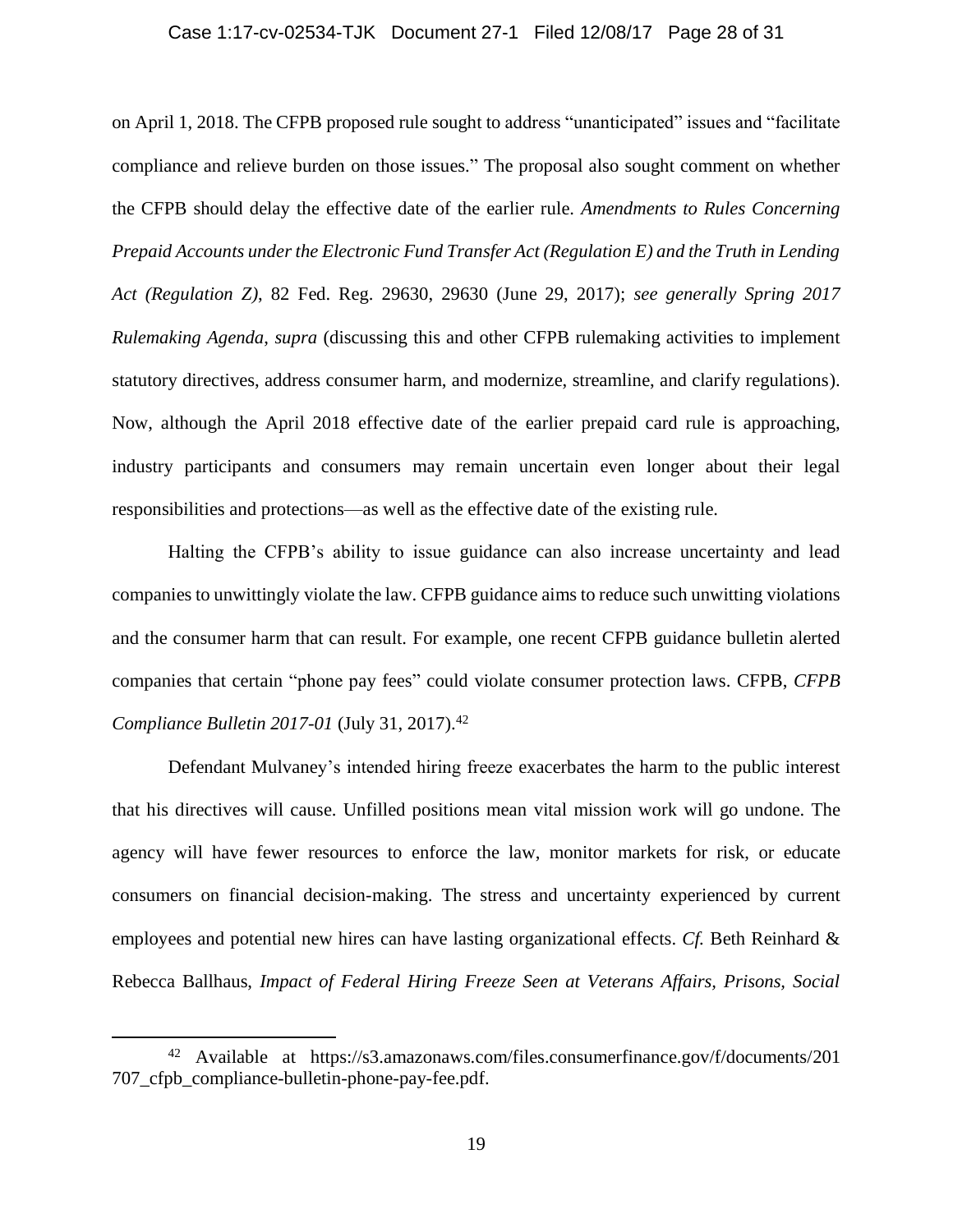*Security, Wall St. J. (Apr. 9, 2017);*<sup>43</sup> Alissa Greenberg, *The Real-Life Consequences of the Federal Hiring Freeze*, Atlantic (Feb. 9, 2017). 44

#### **B. Without an injunction, the public will lose the CFPB's independence.**

The public interest in the CFPB's independence also weighs strongly in favor of a preliminary injunction, which will preserve Plaintiff in her role as acting director. Plaintiff English has a proven commitment to the CFPB's independence. Defendant Mulvaney, by contrast, is inherently conflicted from supporting this congressionally-mandated aspect of the CFPB's structure; already, he is taking active steps to eviscerate it.

By the very nature of his OMB Director position, Defendant Mulvaney's presence at the CFPB will gut the agency's independence. OMB drives the President's budget agenda and is in charge, more generally, of "overseeing the implementation of [the President's] vision across the Executive Branch." *Office of Management and Budget*, White House. <sup>45</sup> Defendant Mulvaney's OMB responsibilities and role thus inherently conflict with those of the CFPB director, whom Congress intentionally divorced from the budget and policy processes that OMB drives. By statute, the CFPB and its Director are protected from OMB budgeting oversight, 12 U.S.C.  $§$  5497(a)(4)(E), and allowed to make legislative recommendations that conflict with the President's, 12 U.S.C. §§ 5492(c)(4).

The conflict between Defendant Mulvaney's OMB role and his purported CFPB role is readily apparent here. The President's "vision" includes restructuring the CFPB and making it

<sup>43</sup> At https://www.wsj.com/articles/impact-of-federal-hiring-freeze-seen-at-veteransaffairs-prisons-social-security-1491735612.

<sup>44</sup> At https://www.theatlantic.com/business/archive/2017/02/real-life-consequences-hir ing-freeze/516150/.

<sup>45</sup> At https://www.whitehouse.gov/omb (last visited Dec. 4, 2017).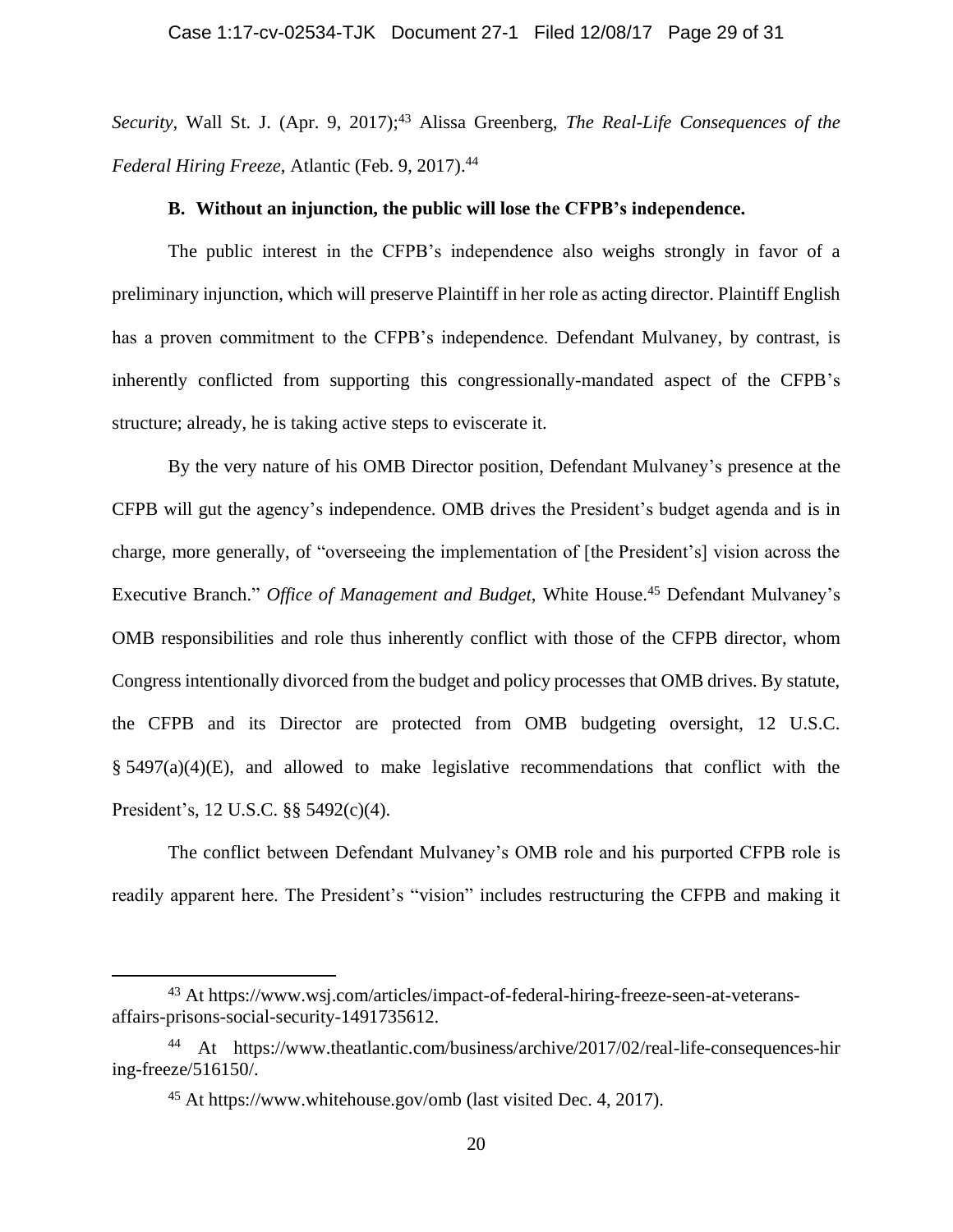#### Case 1:17-cv-02534-TJK Document 27-1 Filed 12/08/17 Page 30 of 31

funded through appropriations—a priority that *OMB itself* explained in the President's budget, with estimates of CFPB budget reductions so severe that they could amount to the agency's elimination. *Major Savings and Reforms: Budget of the U.S. Government, Fiscal Year 2018*, *supra,*  at 158-69; Leonhardt, *supra*. With this Presidential priority at issue, Defendant Mulvaney cannot dutifully serve both the President as OMB Director and the CFPB. *See generally Major Savings and Reforms, supra*, at 1 (directing that the "Administration will build on [the listed] proposals in order to implement the President's charge."). As the Supreme Court has recognized, "one who holds his office only during the pleasure of another cannot be depended upon to maintain an attitude of independence against the latter's will." *Humphrey's Ex'r*, 295 U.S. at 629.

Defendant Mulvaney has also left no doubt that he intends to run the CFPB in accordance with the Administration's priorities, thus eliminating the CFPB's independence in practice. On his first day at the agency, he expressed "fundamental principled misgivings" about the structure that Congress created for the CFPB, warned that "[e]lections have consequences," and promised a "new attitude" "in light of the fact that the Trump Administration is now in charge." *Acting CFPB Director Mulvaney News Conference*, *supra* (video at approximately 2:10, 2:19, 7:41). He quickly sought to put these principles into practice. While directing agency staff to stop their work for consumers, he dialed up the agency's collaboration with CFPB detractors in Congress. *See* Boyer, *supra*; *see also* Ian McKendry, *Mulvaney's First Days at CFPB: Payday, Personnel and a Prank*, Am. Banker (Dec. 4, 2017).<sup>46</sup> While freezing the agency's ability to hire career officials, he sought immediately to infuse the CFPB with political appointees—an approach that would mirror OMB's but be dramatically out of step with those of independent financial regulators, which typically have

<sup>46</sup> At https://www.americanbanker.com/news/cfpbs-mulvaney-backs-congressionalrepeal-of-payday-lending-rule.